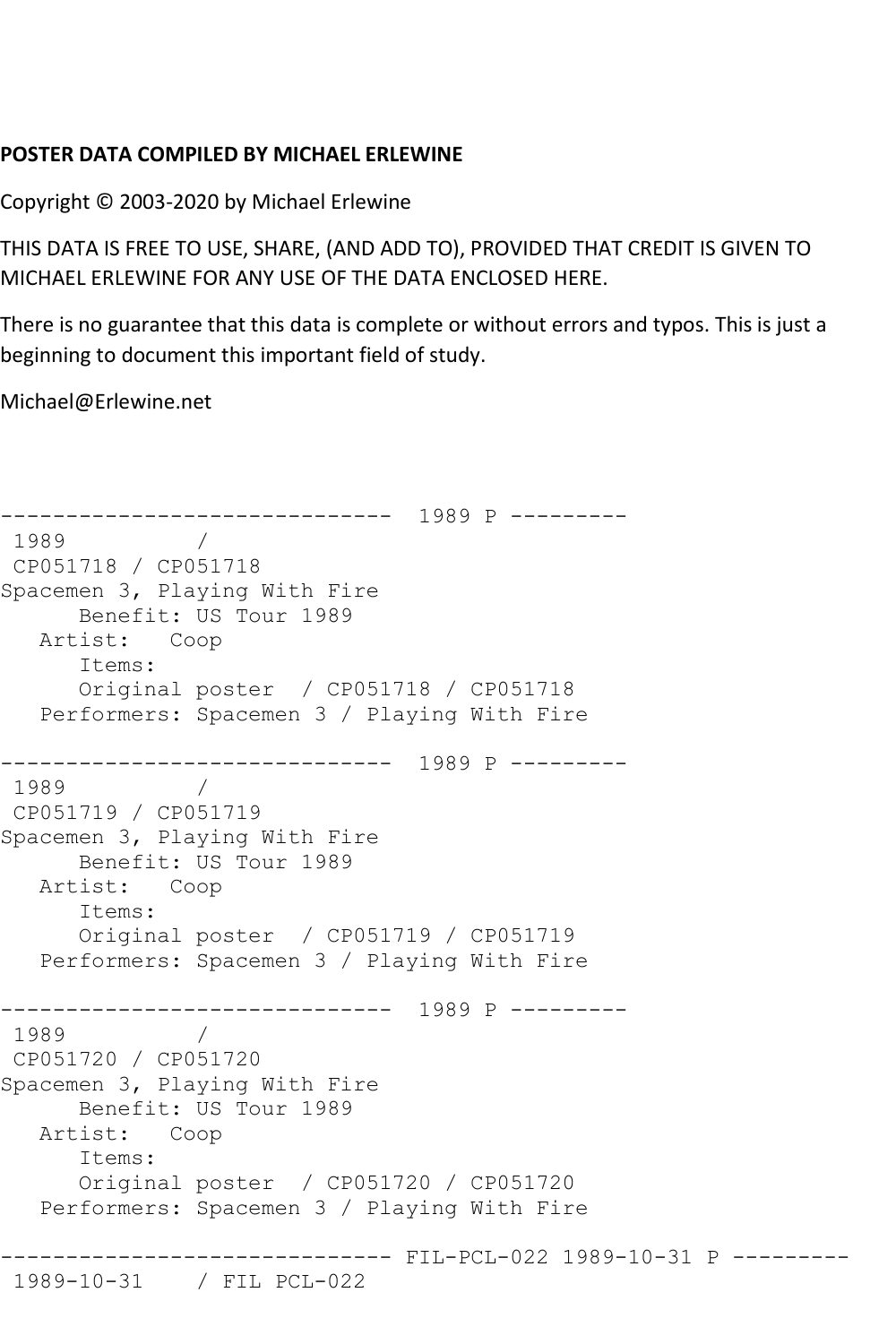```
CP009119 / CP06287
Cramps at Fillmore - San Francisco, CA
   Private Notes: *
      Event: Halloween Ball
   Artist: Phillip Cooper
   Venue: Fillmore Auditorium - SF
   Promoter: Art Rock PCL Series
      Items:
      Original poster FIL-PCL-022 / CP009119 / CP06287
         Price: 35.00
   Performers:
   1989-10-31: Fillmore Auditorium - SF
        Set: PCL
       Cramps
------------------------------ 1989-10-31 P ---------
1989-10-31 / 
CP060988 / CP060988
Cramps at Fillmore Auditorium
      Benefit: Halloween Night
   Artist: Phillip Cooper
   Venue: Fillmore Auditorium
   Promoter: Artrock / Phillip Cushway
      Items:
      Original poster / CP060988 / CP060988 (23 x 31)
        Notes: Proof Sheet
   Performers:
   1989-10-31: Fillmore Auditorium
       Cramps
      ------------------------------ 1992-12-31 P ---------
1992-12-31 / 
CP051637 / CP051637
Muffs at Bogart's - Cincinnatti, OH
      Benefit: New Year's Eve
   Artist: Coop
   Venue: Bogart's
      Items:
      Original poster / CP051637 / CP051637
   Performers:
   1992-12-31: Bogart's
       Muffs
------------------------------ 1993 P-1 ---------
1993 / 
CP003989 / C0012
Garage Shock 1993
```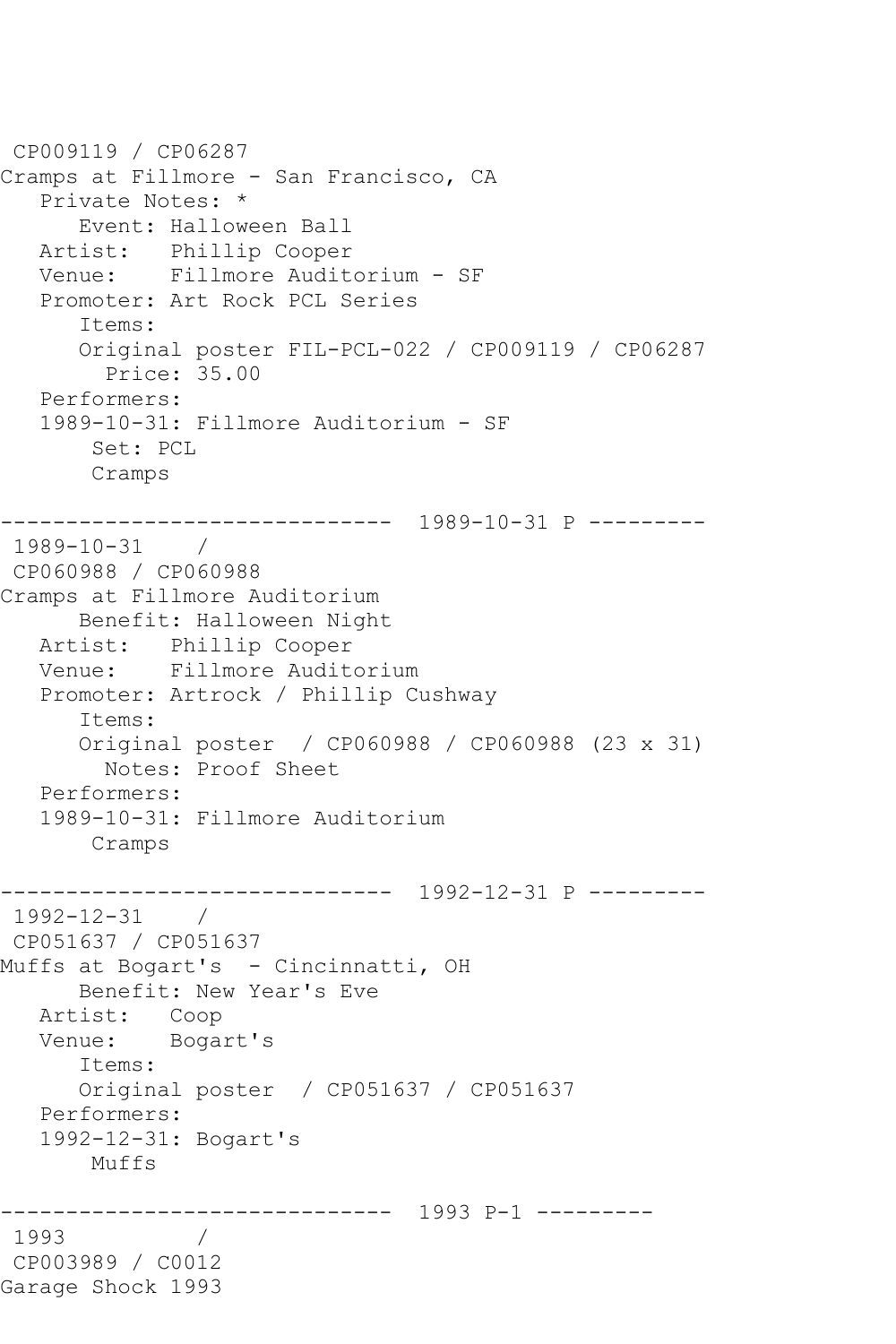Artist: Coop Venue: Garage Shock Items: Original poster Edition 1 / CP003989 / C0012 Performers: 1993: Garage Shock ------------------------------ 1993-05-23 P --------- 1993-05-23 / CP700856 / CP700856 Melvins at Jabberjaw [Los Angeles, CA] Notes: Limited Edition of 200 This item appears in the book 'The Art of Modern Rock' as AMR # 217 Artist: Coop Venue: Jabberjaw Items: Original poster / CP700856 / CP700856 (17-1/2 x 22) Performers: 1993-05-23: Jabberjaw Melvins ------------------------------ 1993-05-27 P --------- 1993-05-27 / CP051644 / CP051644 Bum Roy, Lonely and the Long Shots at 3B Tavern - Bellingham, WA Benefit: Garage Shock Artist: Coop Venue: 3B Tavern Items: Original poster / CP051644 / CP051644 Performers: 1993-05-27 1993-05-30: 3B Tavern Bum Roy / Lonely and the Long Shots / Teen Generate / Guitar Wolf / Monomen / Mortals / Man or Astroman? / Satans Pilgrims / Woggles / Trashwomen / Dead Moon Gravel / Fall Outs / Marble Orchard / Game for Vultures / A Bones / Phantom Surfers ------------------------------ 1993-09-18 P --------- 1993-09-18 / CP061410 / CP061410 Clusterfuck 1993 Artist: Coop Venue: CBGB's Items: Original poster / CP061410 / CP061410 (14 x 22-1/2) Performers: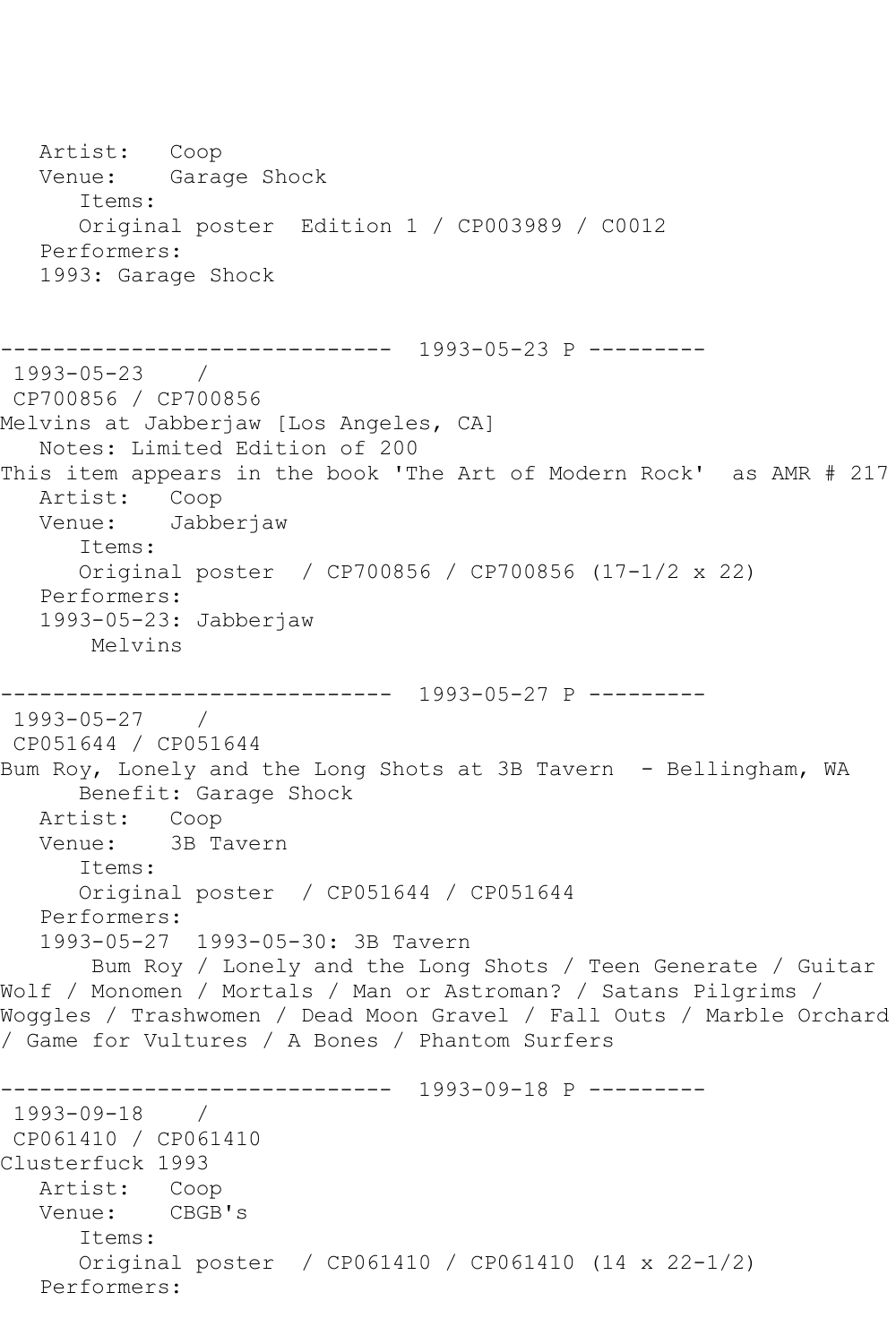1993-09-18: CBGB's Today Is the Day / Chokebore / Guzzard ------------------------------ 1994-05-26 P --------- 1994-05-26 / CP051650 / CP051650 Garage Shock 1994 Artist: Coop Venue: 3B Tavern Items: Original poster / CP051650 / CP051650 Price: 250.00 Performers: 1994-05-26 1994-05-29: 3B Tavern ------------------------------ 1994-07-17 P --------- 1994-07-17 / CP700275 / CP700275 Soundgarden, Reverend Horton Heat at Grand Olympic Auditorium [Los Angeles, CA] Notes: Signed Limited Edition of 500 This item appears in the book 'The Art of Modern Rock' as AMR # 042.1 Artist: Coop<br>Venue: Gran Grand Olympic Auditorium Items: Original poster / CP700275 / CP700275 (23 x 35) Performers: 1994-07-17: Grand Olympic Auditorium Soundgarden / Reverend Horton Heat / You Am I ------------------------------ 1994-12-30 P ---------  $1994 - 12 - 30$ CP700276 / CP700276 Reverend Horton Heat, Toadies at Cain's Ballroom [Tulsa, OK] Notes: Signed Limited Edition of 500 This item appears in the book 'The Art of Modern Rock' as AMR # 042.2 Artist: Coop Venue: Cain's Ballroom Promoter: Diabolical / Littlewing Items: Original poster / CP700276 / CP700276 (22-1/2 x 17-1/2) Performers: 1994-12-30: Cain's Ballroom Reverend Horton Heat / Toadies / Tenderloin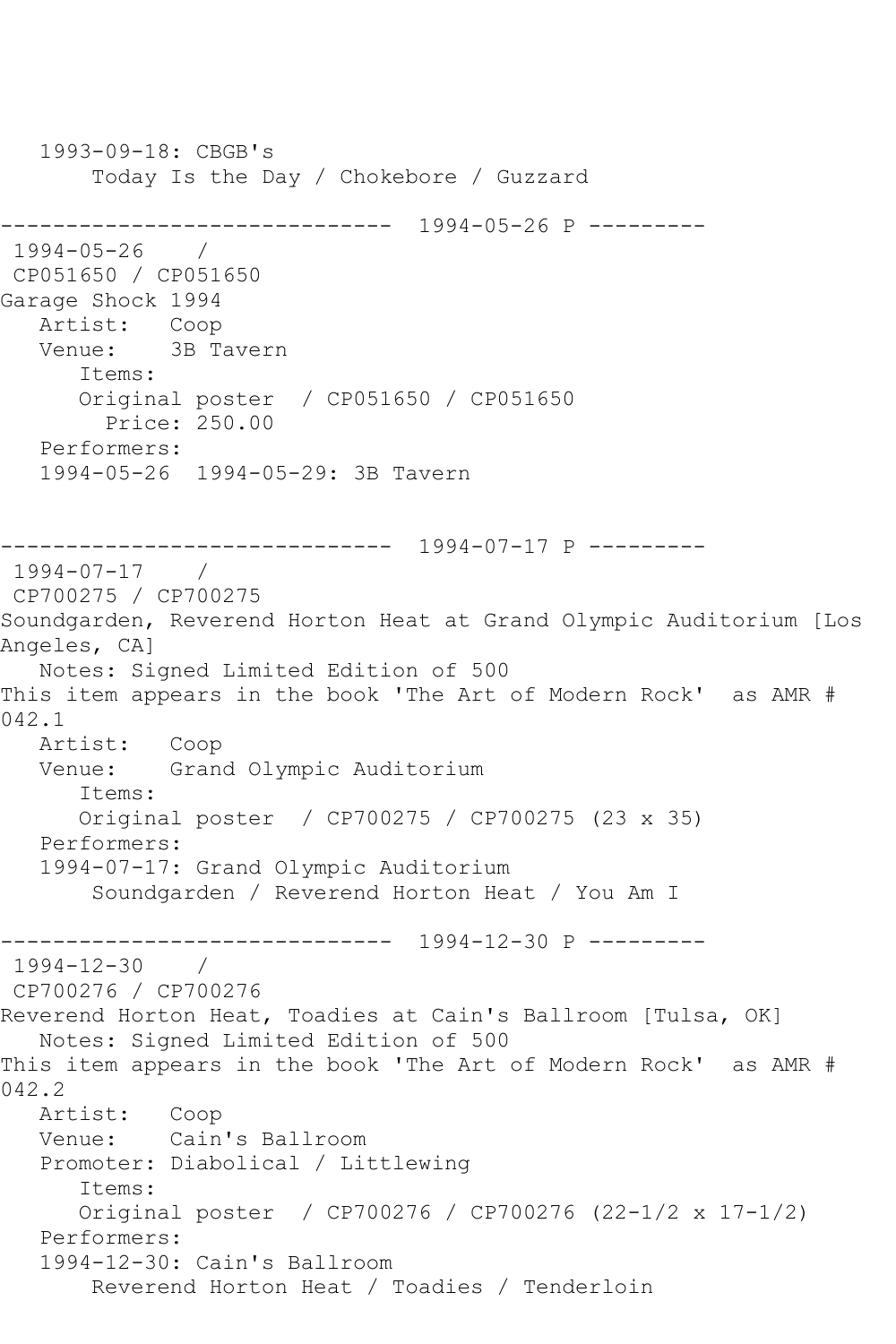------------------------------ 1994-zz-zz P --------- 1994-zz-zz / CP051648 / CP051648 Monomen Benefit: Shut the Fuck Up Tour 1993 to 1994 Artist: Coop Items: Original poster / CP051648 / CP051648 Performers: Monomen ------------------------------ 1994-zz-zz P --------- 1994-zz-zz / CP051653 / CP051653 Cows, Hammerhead Benefit: Europhelch 1994 Artist: Coop Items: Original poster / CP051653 / CP051653 Price: 75.00 Performers: Cows / Hammerhead ------------------------------ 1995-03-02 P --------- 1995-03-02 / CP051658 / CP051658 Gas Huffer, Reactive Resin at Mess Club Artist: Coop Venue: Mess Club Items: Original poster / CP051658 / CP051658 Performers: 1995-03-02: Mess Club Gas Huffer / Reactive Resin 1995-03-03: Our House Gas Huffer / Reactive Resin 1995-03-04: Casbah Gas Huffer / Reactive Resin 1995-03-05: Las Palmas Theater Gas Huffer / Reactive Resin 1995-03-07: Double Down Gas Huffer / Reactive Resin 1995-03-08: Dragon Fly Gas Huffer / Reactive Resin 1995-03-09: Edge Gas Huffer / Reactive Resin 1995-03-10: Bottom of the Hill Gas Huffer / Reactive Resin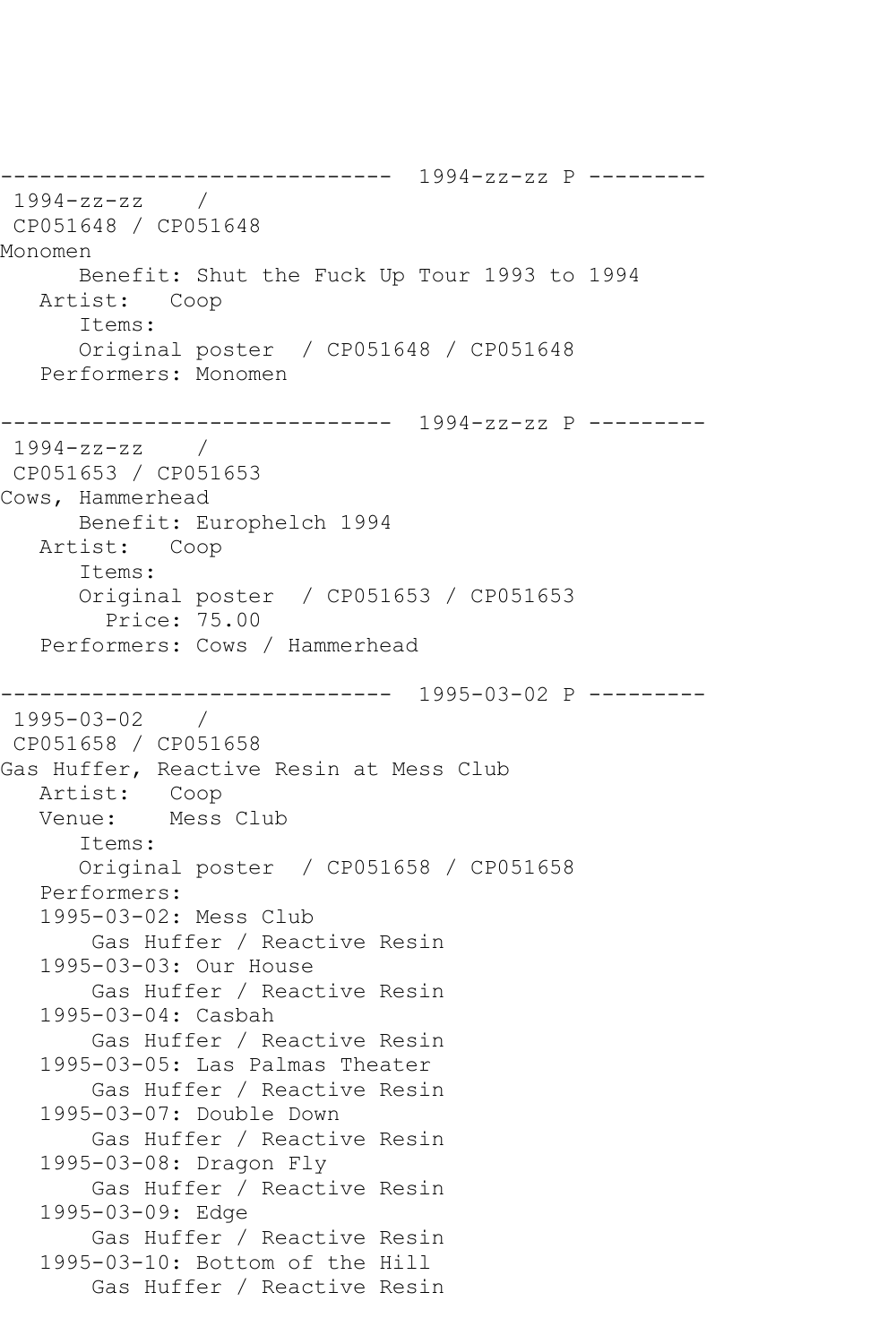------------------------------ 1995-04-22 P --------- 1995-04-22 / CP700853 / CP700853 Phantom Surfers at Jabberjaw [Los Angeles, CA] Notes: This item appears in the book 'The Art of Modern Rock' as AMR # 216.2 Artist: Coop Venue: Jabberjaw Items: Original poster / CP700853 / CP700853 (23 x 35) Performers: 1995-04-22: Jabberjaw Phantom Surfers ------------------------------ ARG-PCL-060 1995-06-18 P --------- 1995-06-18 / ARG PCL-060 CP009292 / CP06460 Cyber Spider: Arrtrock Gallery Exhibition Private Notes: \* Artist: Alton Kelley Venue: Artrock Gallery Promoter: Art Rock PCL Series Items: Original poster ARG-PCL-060 / CP009292 / CP06460 Price: 35.00 Performers: 1995-06-18: Artrock Gallery Set: PCL Stanley Mouse ------------------------------ 1995-06-29 P --------- 1995-06-29 / CP700281 / CP700281 White Zombie, Melvins at Santa Monica Civic Auditorium [Santa Monica, CA] Notes: Limited Edition of 600 This item appears in the book 'The Art of Modern Rock' as AMR # 043.3 Artist: Coop Venue: Santa Monica Civic Auditorium Promoter: Goldenvoice Items: Original poster / CP700281 / CP700281 (23 x 35) Performers: 1995-06-29 1995-06-30: Santa Monica Civic Auditorium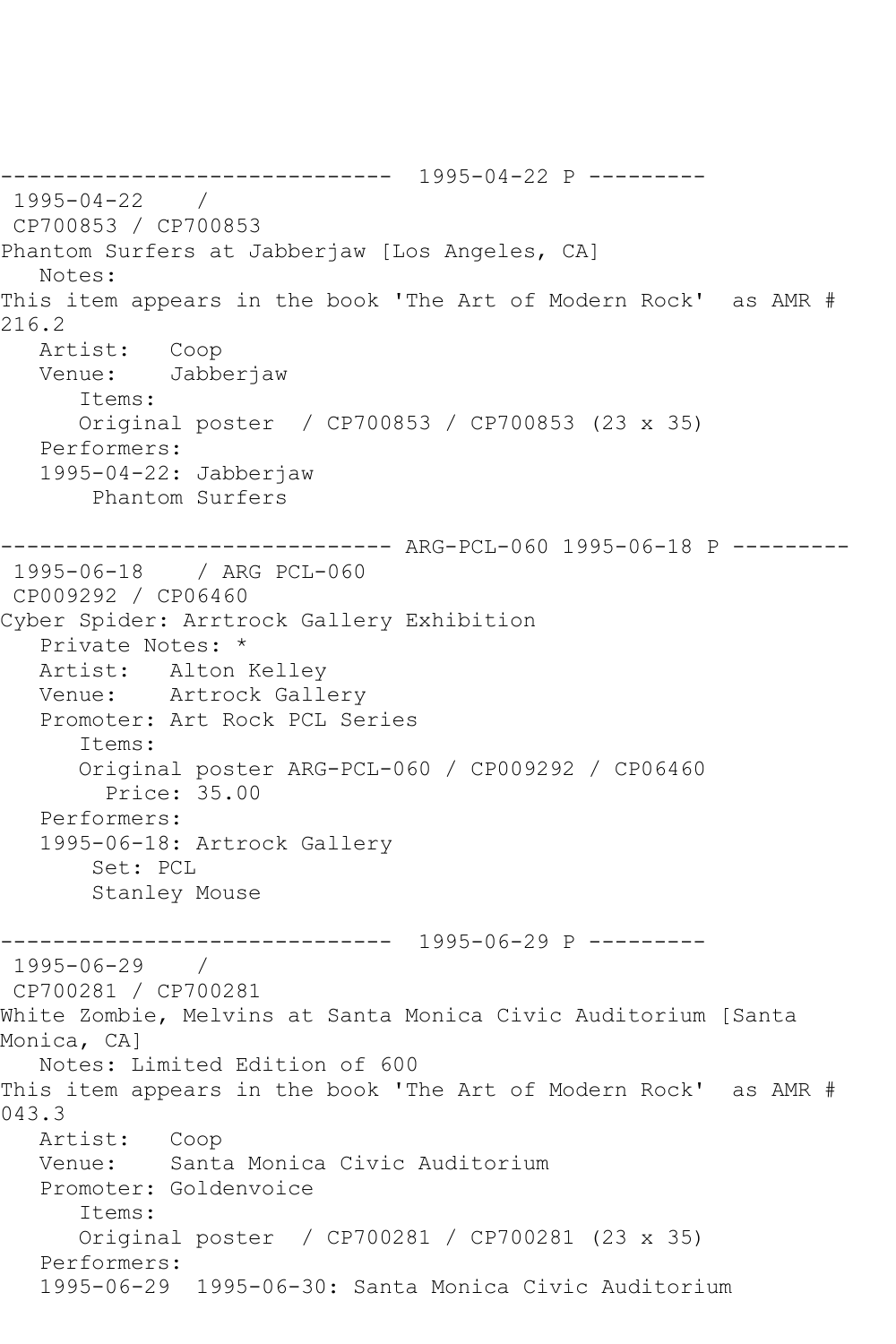White Zombie / Melvins / Babes In Toyland ------------------------------ OALA 1995-12-13 P --------- 1995-12-13 / OALA CP051669 / CP051669 Green Day, Riverdales at Olympic Auditorium - Los Angeles, CA Artist: Coop Venue: Olympic Auditorium Items: Original poster OALA / CP051669 / CP051669 Price: 100.00 Performers: 1995-12-13: Olympic Auditorium Green Day / Riverdales ------------------------------ 1995-12-13 P --------- 1995-12-13 / CP700280 / CP700280 Green Day, Riverdales at Olympic Auditorium [Los Angeles, CA] Notes: This item appears in the book 'The Art of Modern Rock' as AMR # 043.2 Artist: Coop Venue: Olympic Auditorium Promoter: Goldenvoice Items: Original poster / CP700280 / CP700280 (23 x 35) Performers: 1995-12-13: Olympic Auditorium Green Day / Riverdales ------------------------------ 1995-12-31 P --------- 1995-12-31 / CP051656 / CP051656 Phantom Surfers, Trash Women at Bottom of the Hill - San Francisco, CA Benefit: New Year's Eve / 1995 Artist: Coop Venue: Bottom of the Hill Items: Original poster / CP051656 / CP051656 Price: 125.00 Performers: 1995-12-31: Bottom of the Hill Phantom Surfers / Trash Women / Count Backwards / Brent Woods ------------------------------ 1996-02-14 P ---------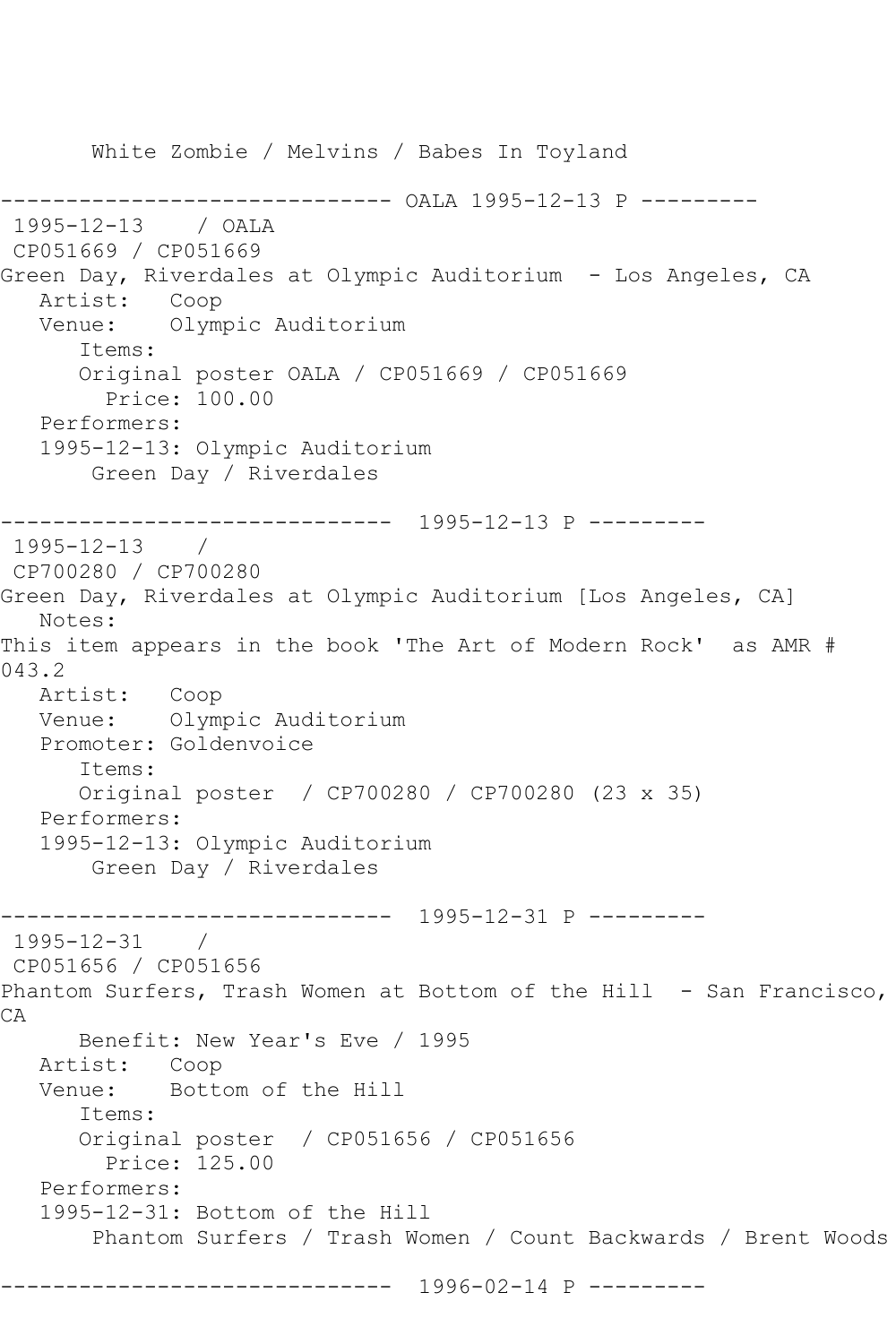```
1996-02-14 / 
CP701553 / CP701553
Rocket from the Crypt at Whisky
   Notes: Limited Edition of 1500
This item appears in the book 'The Art of Modern Rock' as AMR # 
482.2
   Artist: Coop
   Venue: Whisky
   Promoter: Goldenvoice
       Items:
       Original poster / CP701553 / CP701553 (23 x 35)
   Performers:
   1996-02-14: Whisky
        Rocket from the Crypt
       ------------------------------ 1996-04-11 P ---------
1996-04-11 / 
CP700277 / CP700277
Voodoo Glow Skulls, Ten Foot Pole at Palace
   Notes: Signed Limited Edition of 675
This item appears in the book 'The Art of Modern Rock' as AMR # 
042.3
   Artist: Coop
   Venue: Palace
   Promoter: Goldenvoice
       Items:
       Original poster / CP700277 / CP700277 (23 x 35)
   Performers:
   1996-04-11: Palace
        Voodoo Glow Skulls / Ten Foot Pole / Red Aunts / Independents
     ------------------------------ 1996-04-25 P ---------
1996-04-25 / 
CP050641 / CP050641
Electric Frankenstein at WFMU
      Benefit: Live in Studio
   Artist: Jason Cooper
   Venue: WFMU
      Items:
       Original poster / CP050641 / CP050641
   Performers:
   1996-04-25: WFMU
        Electric Frankenstein
            ------------------------------ 1996-07-17 P ---------
1996-07-17 / 
CP700279 / CP700279
```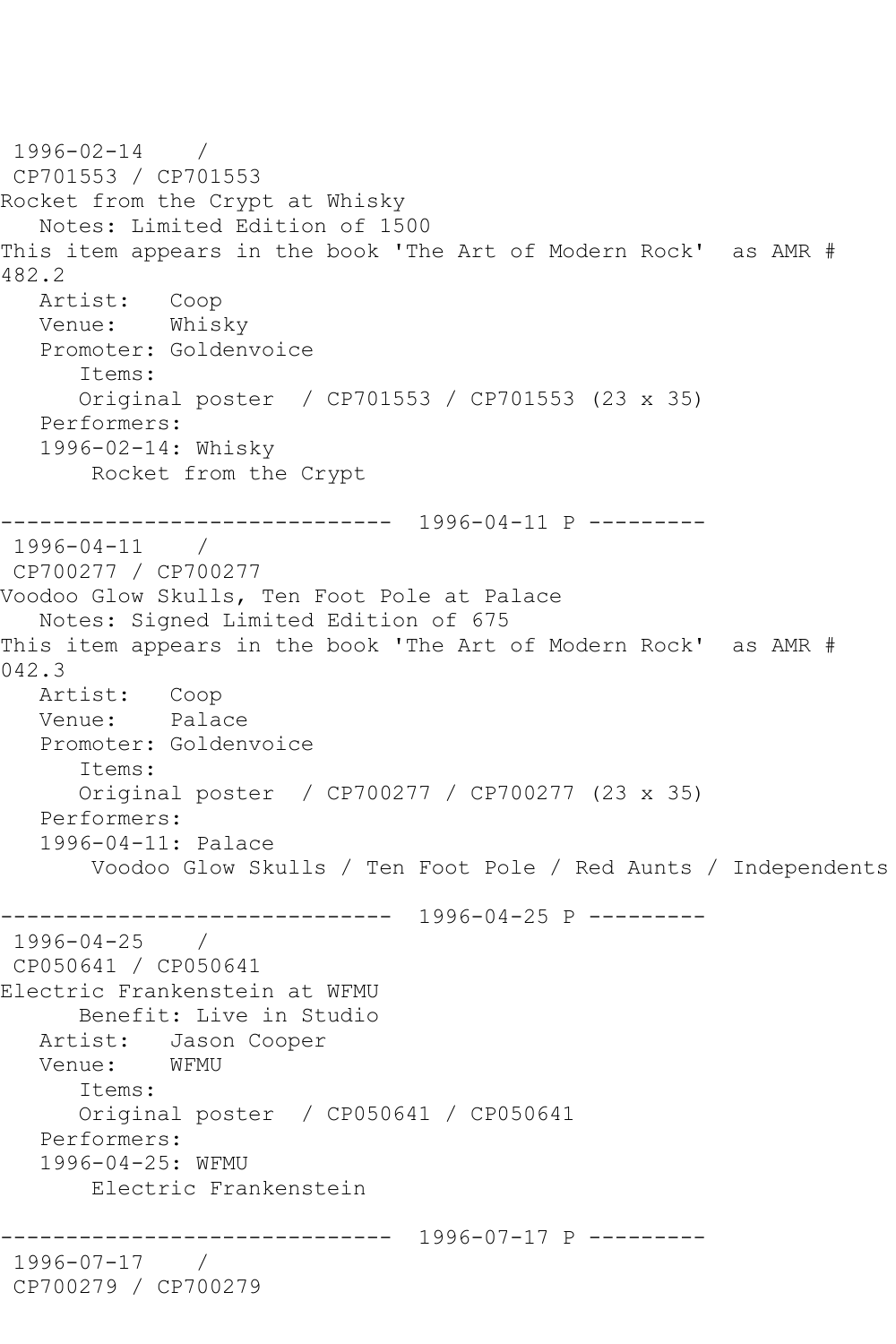```
Man or Astroman, Sub Sonics at Troubadour [Los Angeles, CA]
   Notes: Signed Limited Edition of 700
This item appears in the book 'The Art of Modern Rock' as AMR # 
043.1
   Artist: Coop
   Venue: Troubadour
      Items:
      Original poster / CP700279 / CP700279 (22-1/2 x 35)
   Performers:
   1996-07-17: Troubadour
       Man or Astroman / Sub Sonics / Aquabats
------------------------------ 1996-11-22 P ---------
1996-11-22 / 
CP051686 / CP051686
Jon Spencer Blues Explosion, R.I. Burnside at Palace
  Artist: Coop<br>Venue: Palace
  Venue:
      Items:
      Original poster / CP051686 / CP051686
        Price: 175.00
   Performers:
   1996-11-22: Palace
       Jon Spencer Blues Explosion / R.I. Burnside
------------------------------ 1997 P-1 ---------
1997 / 
CP004026 / C0113
Stone Temple Piots, Cheap Trick, Supercharged '97
   Artist: Coop
      Items:
      Original poster Edition 1 / CP004026 / C0113
         Price: 100.00
   Performers:
   1997: Stone Temple Pilots / Cheap Trick
------------------------------ 1997 P ---------
1997 / 
CP051690 / CP051690
Still Life with Tiki by COOP
   Artist: Coop
      Items:
      Original poster / CP051690 / CP051690
   Performers:
   1997:
```
------------------------------ TROC 1997-01-24 P-1 ---------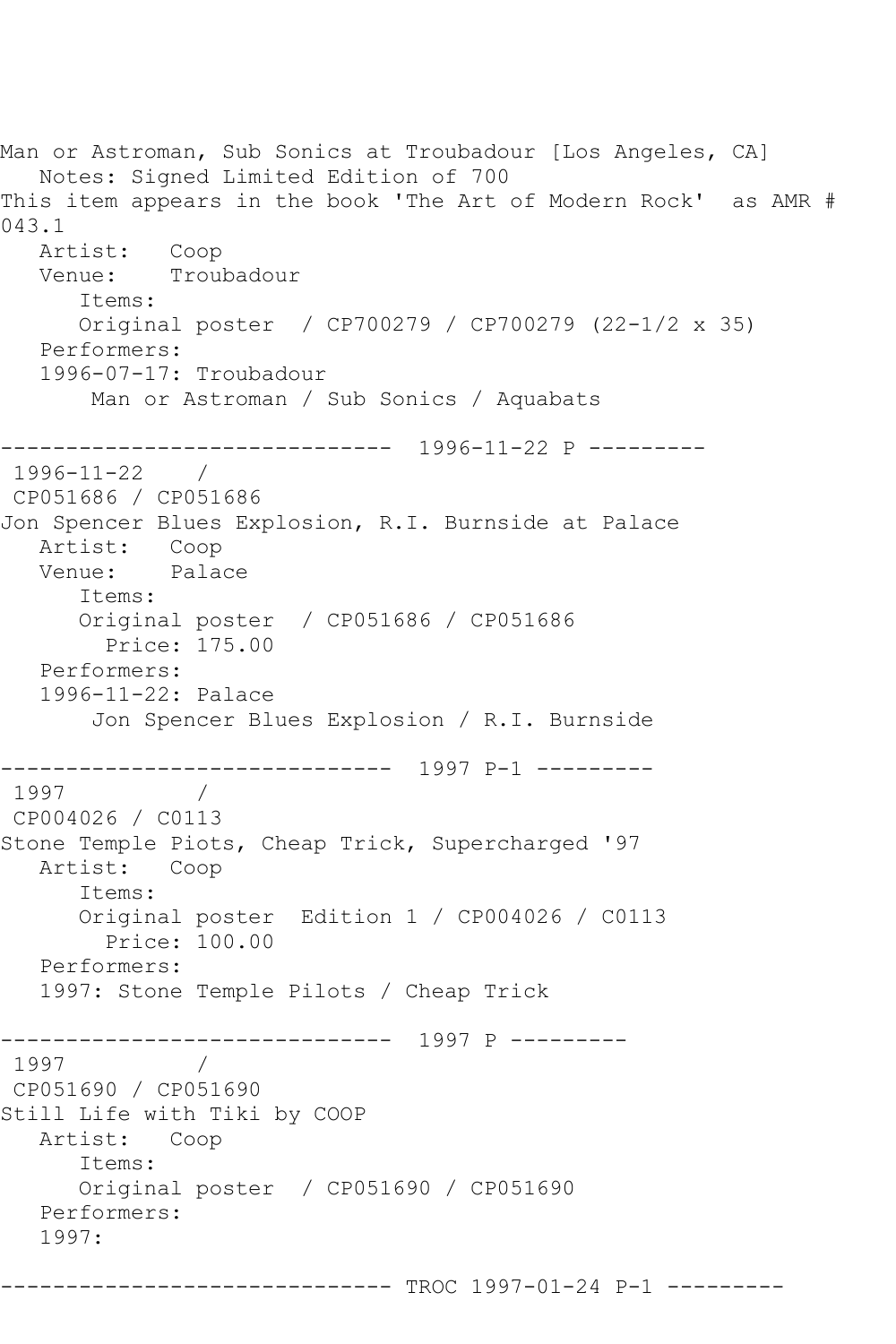1997-01-24 / TROC CP004014 / C0057 Phantom Surfers, Hi-Fives at Trocadero - Philadelphia, PA Artist: Coop<br>Venue: Troca Trocadero Items: Original poster TROC Edition 1 / CP004014 / C0057 Performers: 1997-01-24: Trocadero Phantom Surfers / Hi-Fives / Go-Nuts ------------------------------ 1997-01-24 P ---------  $1997 - 01 - 24$ CP051689 / CP051689 Phantom Surfers, Hi Fives at Trocadero - Philadelphia, PA Artist: Coop Venue: Trocadero Items: Original poster / CP051689 / CP051689 Price: 50.00 Performers: 1997-01-24: Trocadero Phantom Surfers / Hi Fives / Go Nuts ------------------------------ 1997-04-11 P-1 --------- 1997-04-11 / CP004023 / C0109 Descendents, Suicide Machines at Paladium - Hollywood, CA Artist: Coop Venue: Paladium Promoter: Goldenvoice Items: Original poster Edition 1 / CP004023 / C0109 Price: 150.00 Performers: 1997-04-11: Paladium Descendents / Suicide Machines / Shades Apart ------------------------------ 1997-05-02 P ---------  $1997 - 05 - 02$ CP051691 / CP051691 Fat Chance: Show of Artwork by the Artist Coop at La Luz de Jesus Gallery Benefit: Artist: Coop Venue: La Luz de Jesus Gallery Items: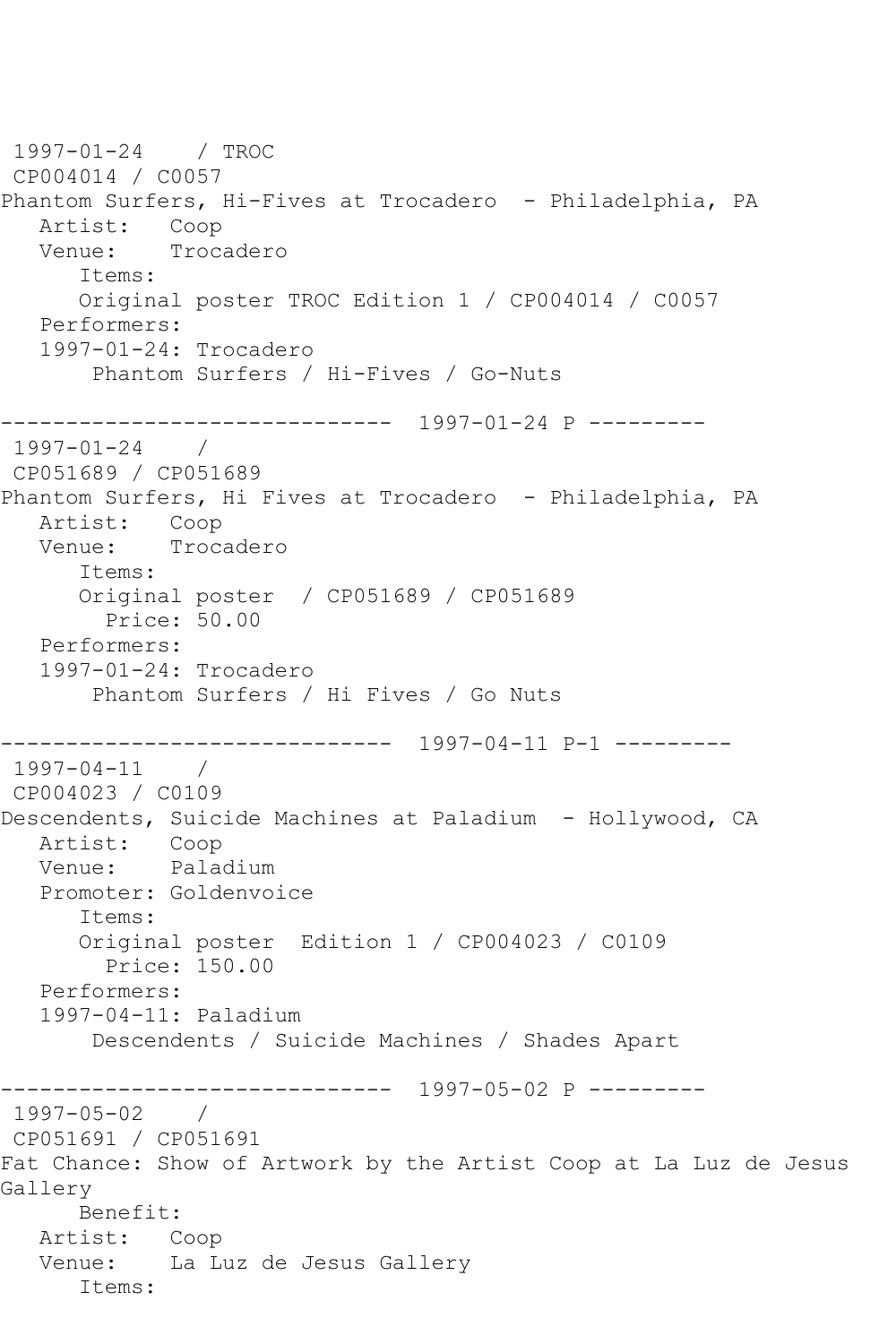Original poster / CP051691 / CP051691 Price: 100.00 Performers: 1997-05-02 1997-06-01: La Luz de Jesus Gallery ------------------------------ 1997-05-20 P --------- 1997-05-20 / CP051694 / CP051694 Super, Frontier Volume 11 at Harajuku Artist: Coop Venue: Harajuku Items: Original poster / CP051694 / CP051694 Performers: 1997-05-20 1997-05-22: Harajuku Super / Frontier Volume 11 ------------------------------ 1997-06-05 P --------- 1997-06-05 / CP051695 / CP051695 Pavement, Royal Rux at Glass House - Pomona, CA Artist: Coop<br>Venue: Glass Glass House Items: Original poster / CP051695 / CP051695 Price: 75.00 Performers: 1997-06-05: Glass House Pavement / Royal Rux / BIF ------------------------------ 1997-06-21 P --------- 1997-06-21 / CP051628 / CP051628 Urinals, Creeper Lagoon at Kilowatt - San Francisco, CA Artist: Coop<br>Venue: Kilow Kilowatt Items: Original poster / CP051628 / CP051628 Price: 100.00 Performers: 1997-06-21: Kilowatt Urinals / Creeper Lagoon / Dismemberment Plan ------------------------------ 1997-12-30 P --------- 1997-12-30 / CP051687 / CP051687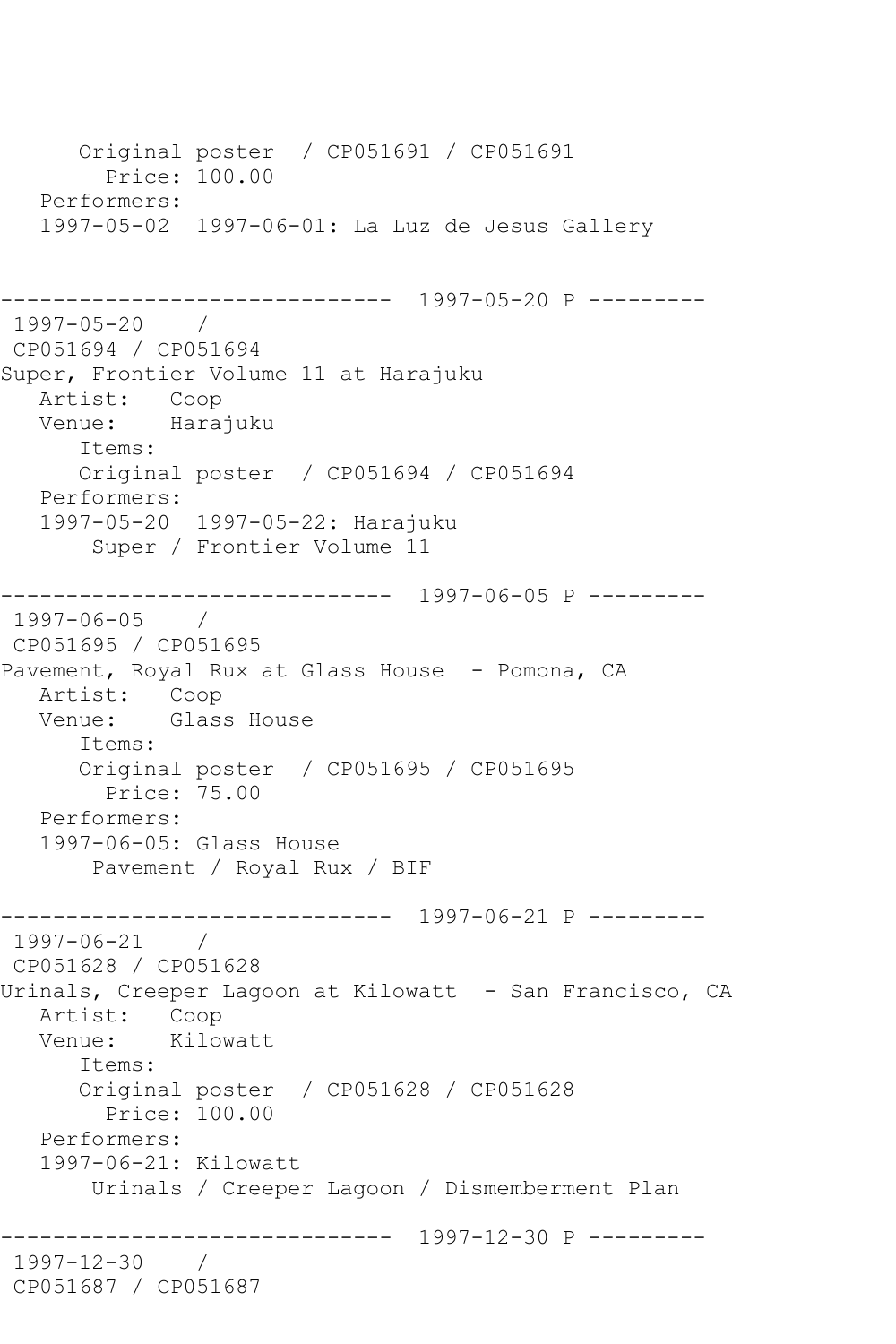Reverend Horton Heat, Cheez Tones at Reptile House Artist: Coop Venue: Reptile House Items: Original poster / CP051687 / CP051687 Performers: 1997-12-30: Reptile House Reverend Horton Heat / Cheez Tones ------------------------------ 1998-03-27 P --------- 1998-03-27 / CP051699 / CP051699 Organ Grinder's Ball III / Chain Link Addiction at U4ia Benefit: Artist: Coop<br>Venue: U4ia Venue: Items: Original poster / CP051699 / CP051699 Performers: 1998-03-27: U4ia Rev. Horton Heat ------------------------------ 1998-09-25 P --------- 1998-09-25 / CP700756 / CP700756 Electric Frankenstein, ADZ at Coney Island High [New York, NY] Notes: Limited Edition of 750 This item appears in the book 'The Art of Modern Rock' as AMR # 172.4 Artist: Coop Venue: Coney Island High Items: Original poster / CP700756 / CP700756 (22-1/2 x 35) Performers: 1998-09-25: Coney Island High Electric Frankenstein / ADZ ------------------------------ 1999-04-01 P-1 --------- 1999-04-01 / CP004029 / C0145 Coop: Good 'n' Plenty at Last Chance Saloon - London, UK Artist: Coop<br>Venue: Last Last Chance Saloon Items: Original poster Edition 1 / CP004029 / C0145 Performers: 1999-04-01 19zz-06-30: Last Chance Saloon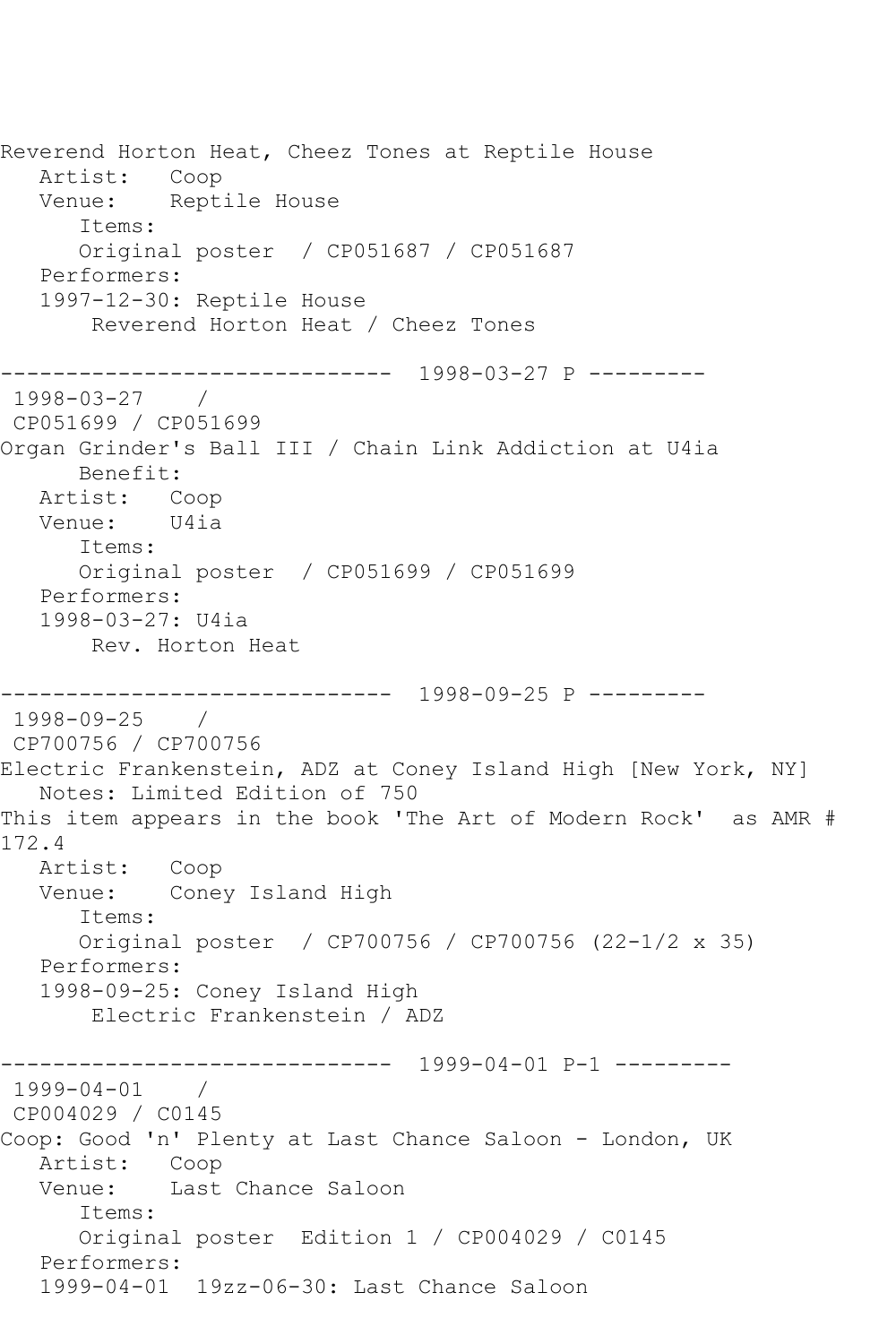-------------- MKG 1999-08-28 P-1 ---------1999-08-28 / MKG CP004030 / C0147 Robogasm! at Merry Karnowsky Gallery - Los Angeles, CA Artist: Coop Venue: Merry Karnowsky Gallery Items: Original poster MKG Edition 1 / CP004030 / C0147 Performers: 1999-08-28: Merry Karnowsky Gallery Robogasm! ------------------------------ JBJ 19zz-03-12 P-1 --------- 19zz-03-12 / JBJ CP004000 / C0032A Steel Pole Bathtub, Tanner at Jabberjaw - Los Angeles, CA<br>Artist: Coop Artist:<br>Venue: Jabberjaw Items: Original poster JBJ Edition 1 / CP004000 / C0032A Performers: 19zz-03-12: Jabberjaw Steel Pole Bathtub / Tanner / Lowercase ------------------------------ 19zz-05-26 P-1 --------- 19zz-05-26 / CP051643 Cows, Sorcery, Janitor Joe, Chokebore Artist: Coop Items: Original poster Edition 1 / CP051643 Performers: 19zz-05-26: Cows / Sorcery / Janitor Joe / Chokebore ------------------------------ 19zz-05-29 P-1 --------- 19zz-05-29 / CP004010 / C0049 Southern Culture on the Skids, Untamed Youth at Blue Note -Columbia, MO Artist: Coop Venue: Blue Note Items: Original poster Edition 1 / CP004010 / C0049 Price: 45.00 Performers: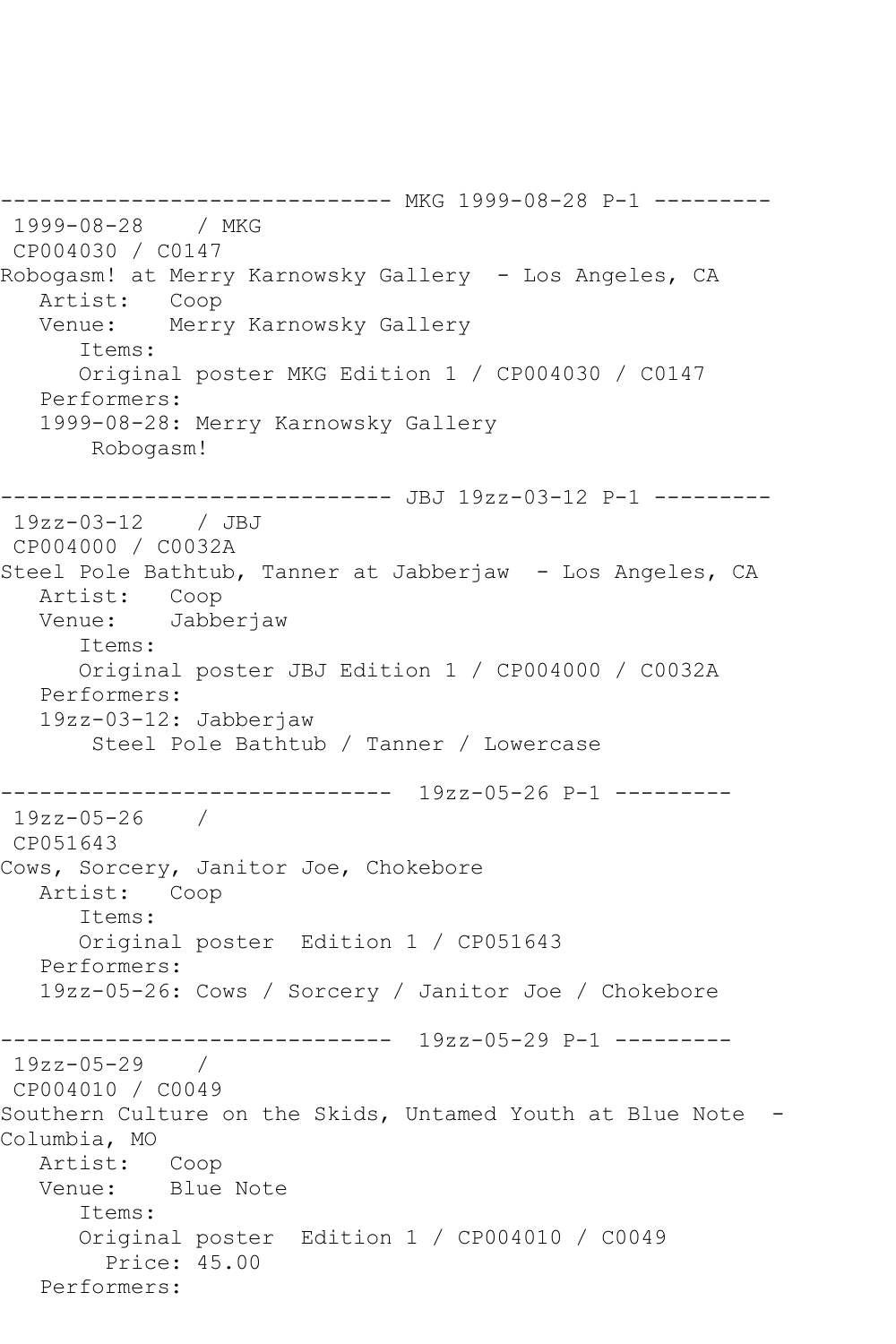19zz-05-29: Blue Note Southern Culture on the Skids / Untamed Youth ------------------------------ MKG 19zz-12-05 P-1 --------- 19zz-12-05 / MKG CP004019 / C0080 Kittens 'n' Kads at Merry Karnowsky Gallery - Los Angeles, CA<br>Artist: Coop Artist: Venue: Merry Karnowsky Gallery Items: Original poster MKG Edition 1 / CP004019 / C0080 Performers: 19zz-12-05 19zz-12-16: Merry Karnowsky Gallery Kittens 'n' Kads ------------------------------ 2000 P --------- 2000 / CP700278 / CP700278 World Famous Artist and Bon Vivant Notes: Signed Limited Edition of 4000 This item appears in the book 'The Art of Modern Rock' as AMR # 042.4 Artist: Coop Promoter: PMI Items: Original poster / CP700278 / CP700278 (21 x 16) Performers: 2000: ------------------------------ 2000-02-19 P --------- 2000-02-19 / CP051629 / CP051629 RRE, Guitar Wolf Benefit: Brand New Wolf Album Out Artist: Coop Items: Original poster / CP051629 / CP051629 Performers: 2000-02-19: RRE / Guitar Wolf ------------------------------ 2000-03-01 P --------- 2000-03-01 / CP050634 / CP050634 Misfits Notes: Print created as homage to the Misfits. Artist: Jason Cooper Promoter: Black Heart Studios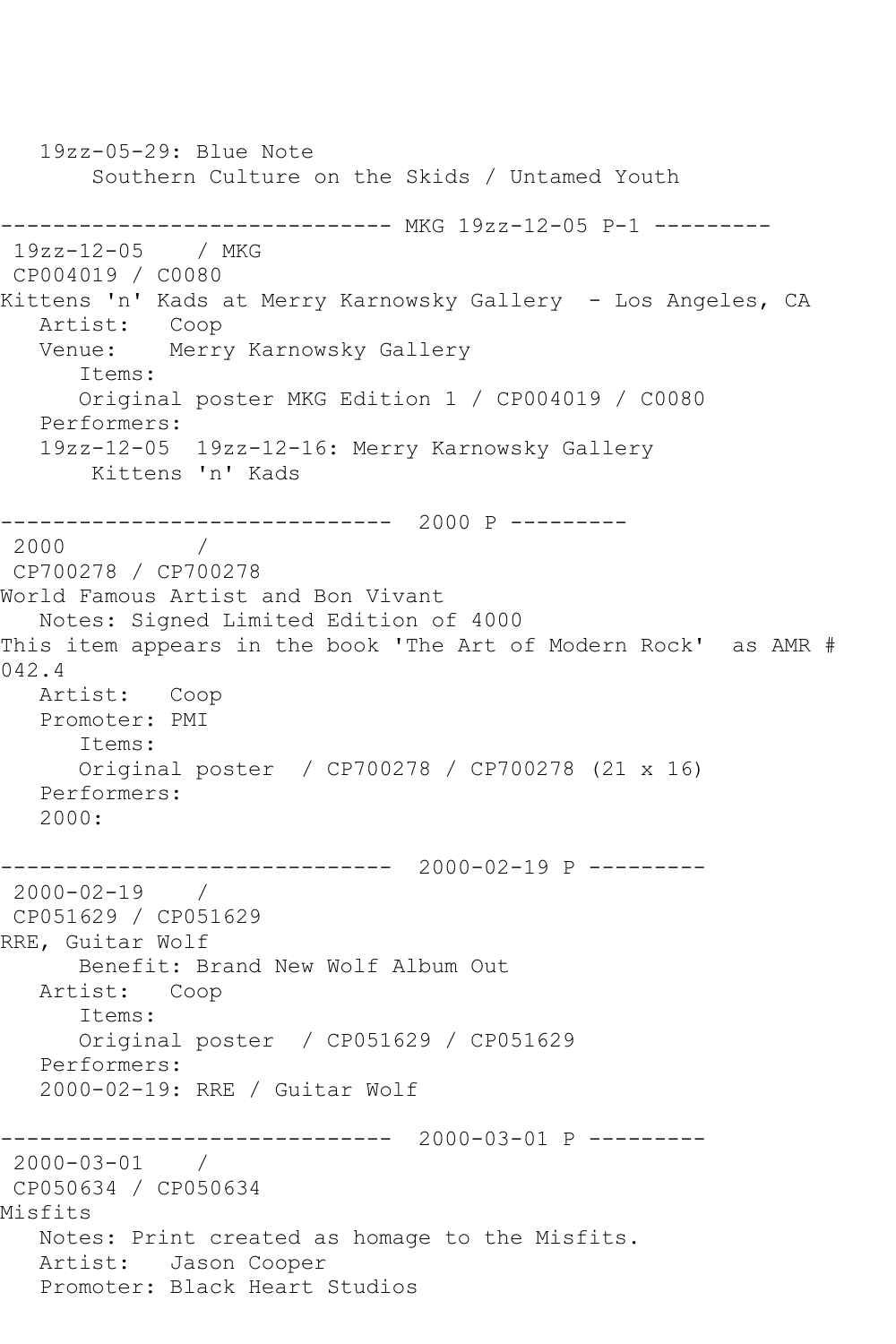Items: Original poster / CP050634 / CP050634 Performers: 2000-03-01: Misfits ------------------------------ 2000-05-05 P --------- 2000-05-05 / CP051696 / CP051696 Sixspace Benefit: Arwork by Coop Artist: Coop Venue: Sixspace Items: Original poster / CP051696 / CP051696 Performers: 2000-05-05 2000-05-28: Sixspace ------------------------------ 2000-10-25 P --------- 2000-10-25 / CP051634 / CP051634 Customized / Art Inspired by Hot Rods Low Riders and American Culture at Institute of Contemporary Art - Philadelphia, P Benefit: Artist: Coop<br>Venue: Inst Institute of Contemporary Art Items: Original poster / CP051634 / CP051634 Performers: 2000-10-25 2000-12-31: Institute of Contemporary Art ------------------------------ 2001 P --------- 2001 / CP050633 / CP050633 Chains of Flesh at Meridian Underground Music Exchange Artist: Jason Cooper Venue: Meridian Underground Music Exchange Promoter: Black Heart Studios Items: Original poster / CP050633 / CP050633 Performers: 2001: Meridian Underground Music Exchange Chains of Flesh ------------------------------ 2001-02-11 P --------- 2001-02-11 /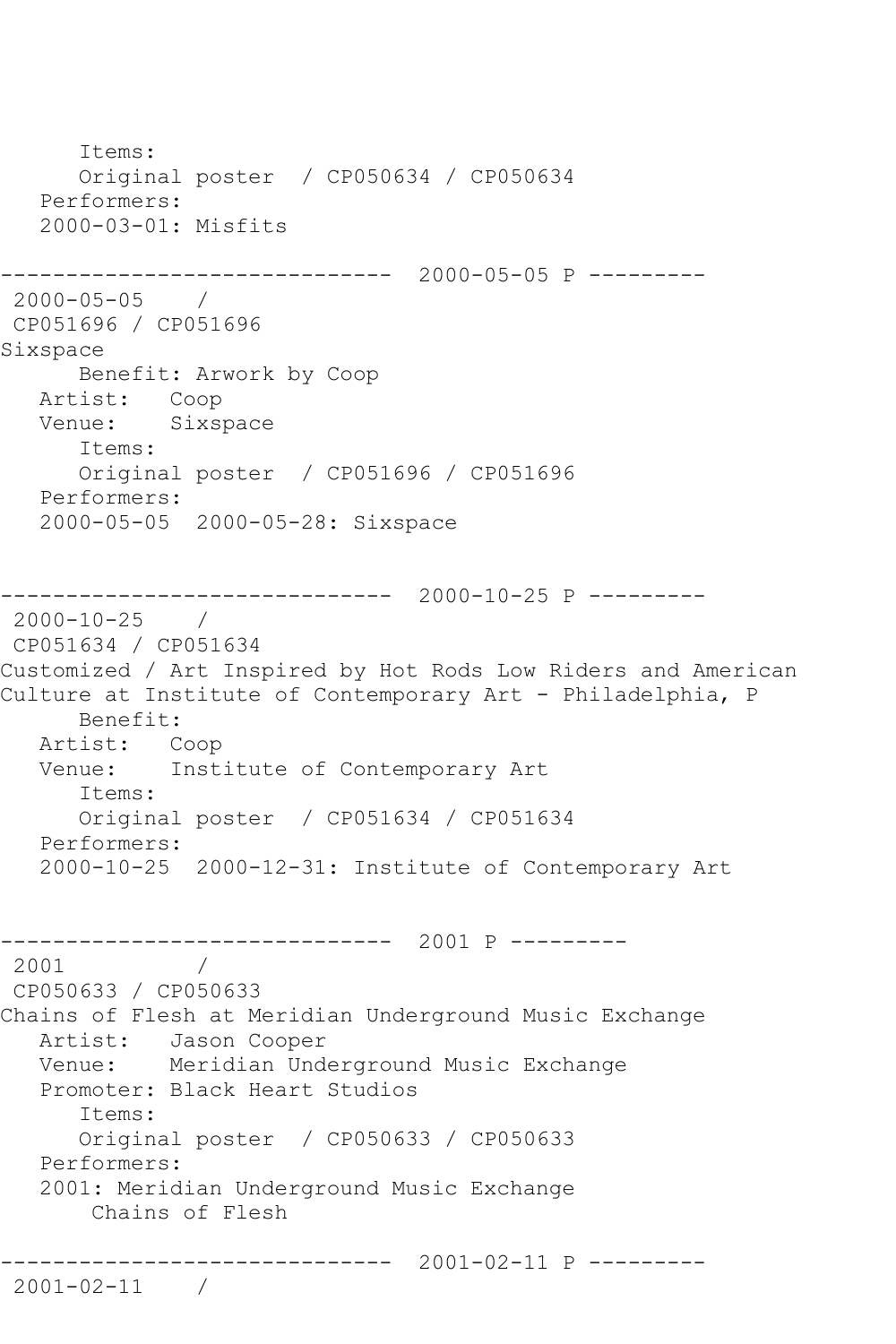CP051636 / CP051636 California Center for the Arts Museum Benefit: Customized / Art Inspired by Hot Rods Low Riders and American Culture Artist: Coop Venue: California Center for the Arts Museum Items: Original poster / CP051636 / CP051636 Performers: 2001-02-11 2001-05-27: California Center for the Arts Museum ------------------------------ 2001-03-01 P --------- 2001-03-01 / CP050639 / CP050639 Skunk Notes: Offet tour poster Benefit: Allstars.com Artist: Jason Cooper Promoter: Porn / EMI Items: Original poster / CP050639 / CP050639 Performers: 2001-03-01: Skunk ------------------------------ 2001-03-06 P --------- 2001-03-06 / CP050647 / CP050647 Donnas, Selby Tigers at 40 Watt Club - Athens, GA Notes: Lithograph Artist: Jason Cooper Venue: 40 Watt Club Promoter: Black Heart Studios Items: Original poster / CP050647 / CP050647 Performers: 2001-03-06: 40 Watt Club Donnas / Selby Tigers / Bratmobile ------------------------------ 2001-07-04 P ---------  $2001 - 07 - 04$  / CP700646 / CP700646 Fourth of July: Slipknot, Papa Roach at West Texas Canyon Notes: Limited Edition of 225 This item appears in the book 'The Art of Modern Rock' as AMR # 139 Artist: Jason Cooper Venue: West Texas Canyon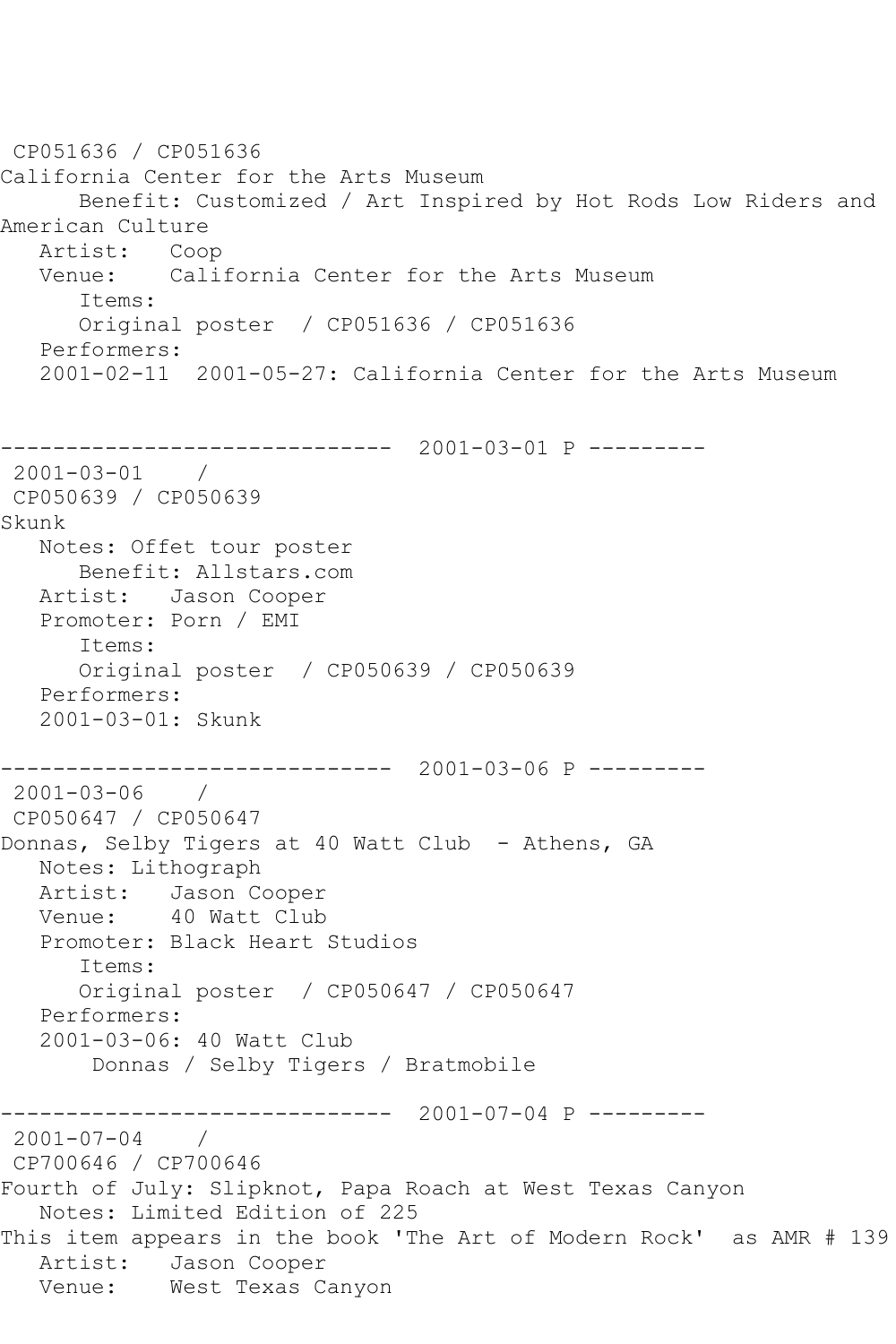Items: Original poster / CP700646 / CP700646 (11-1/2 x 24) Performers: 2001-07-04: West Texas Canyon Slipknot / Papa Roach / Linkin Park / Disturbed / Mudvayne ------------------------------ 2001-07-11 P --------- 2001-07-11 / CP700489 / CP700489 Nashville Pussy, Tres Hombres at Melkweg Notes: Limited Edition of 200 This item appears in the book 'The Art of Modern Rock' as AMR # 091 Artist: Jason Cooper Venue: Melkweg Items: Original poster / CP700489 / CP700489 (11 x 24) Performers: 2001-07-11: Melkweg Nashville Pussy / Tres Hombres ------------------------------ 2001-09-13 P --------- 2001-09-13 / CP700634 / CP700634 Built To Spill, Delusions at Trocadero Theater [Philadelphia, PA] Notes: Limited Edition of 200 This item appears in the book 'The Art of Modern Rock' as AMR # 135.2 Artist: Jeff Wood Venue: Trocadero Theater Items: Original poster / CP700634 / CP700634 (11-1/2 x 25) Performers: 2001-09-13: Trocadero Theater Built To Spill / Delusions ------------------------------ TRCT 2001-09-26 P --------- 2001-09-26 / TRCT CP050637 / CP050637 Rollins Band, Mother Superior at Trocadero Theater Artist: Jason Cooper<br>Venue: Trocadero Th Trocadero Theater Items: Original poster TRCT / CP050637 / CP050637 (11 x 25) Performers: 2001-09-26: Trocadero Theater Rollins Band / Mother Superior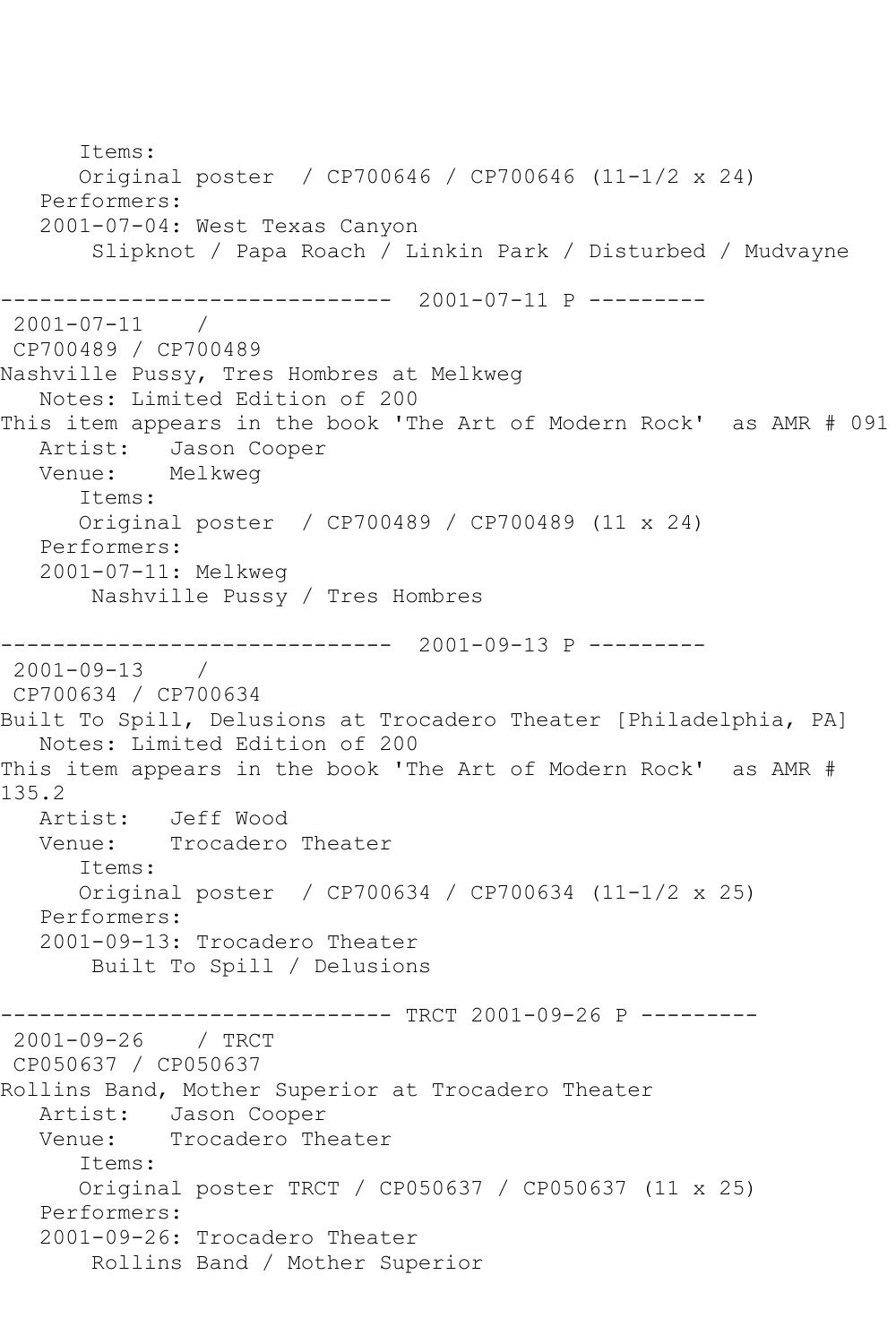------------------------------ 2001-10-31 P --------- 2001-10-31 / CP050632 / CP050632 Halloween Night Artist: Jason Cooper Venue: Trocadero Theater Promoter: Blackheart Studios Items: Original poster / CP050632 / CP050632 (11 x 24) Performers: 2001-10-31: Trocadero Theater Type O-Negative ------------------------------ 2002-06-12 P --------- 2002-06-12 / CP700486 / CP700486 Melvins, Zeke at 40 Watt Club [Athens, GA] Notes: Limited Edition of 100 This item appears in the book 'The Art of Modern Rock' as AMR # 090.2 Artist: Jason Cooper Venue: 40 Watt Club Promoter: Pitch a Tent Items: Original poster / CP700486 / CP700486 (15 x 30) Performers: 2002-06-12: 40 Watt Club Melvins / Zeke ------------------------------ 2002-10-12 P --------- 2002-10-12 / CP050640 / CP050640 Dead Boy and the Elephantmen at Meridian Underground Music Exchange Notes: 2-color silkscreen Artist: Jason Cooper Venue: Meridian Underground Music Exchange Items: Original poster / CP050640 / CP050640 (11 x 24) Performers: 2002-10-12: Meridian Underground Music Exchange Dead Boy and the Elephantmen ------------------------------ 2002-11-05 P --------- 2002-11-05 / CP050650 / CP050650 Lords of Acid at Trocadero Theater Notes: 4-color silkscreen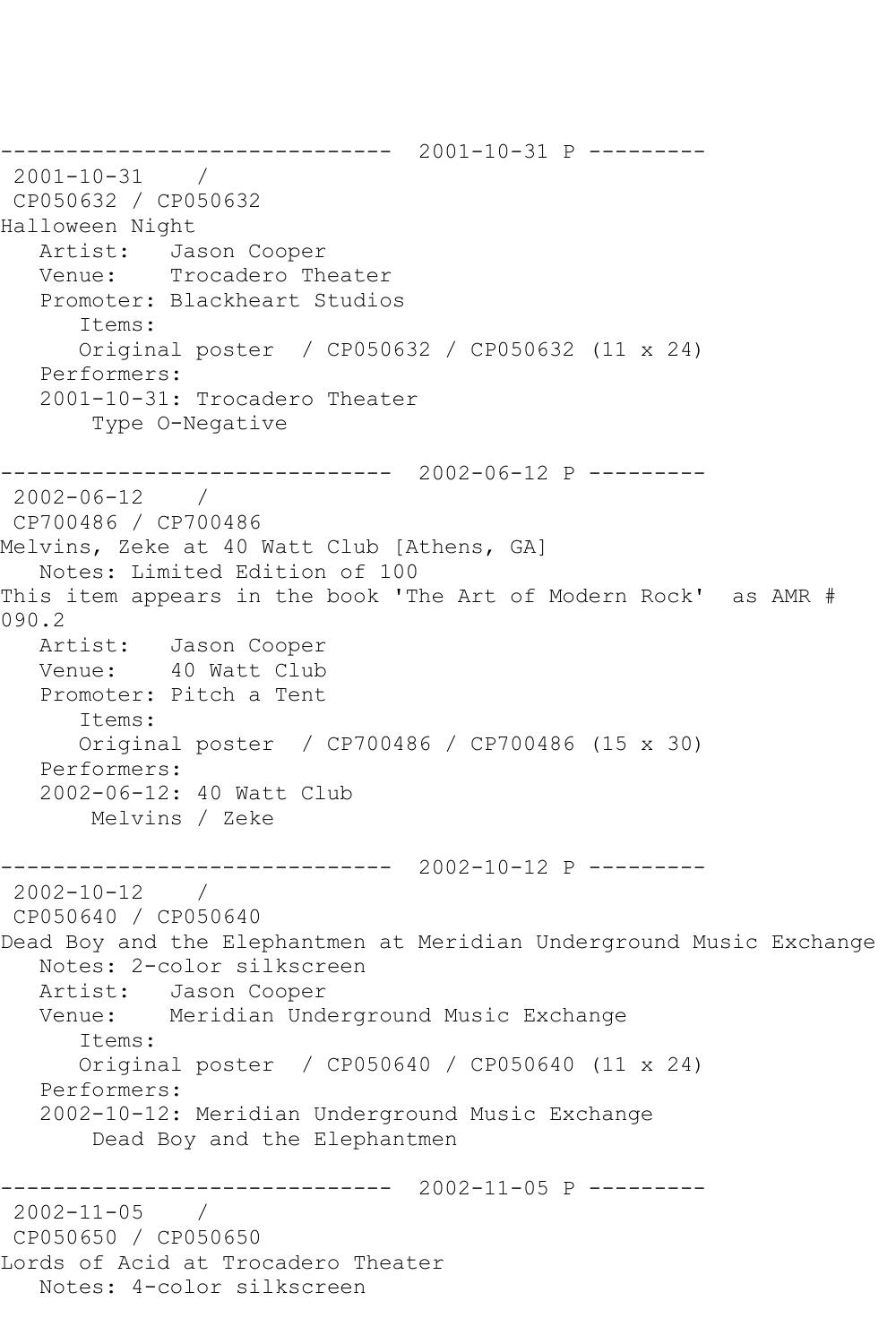```
Artist: Jason Cooper<br>Venue: Trocadero Th
            Trocadero Theater
       Items:
       Original poster / CP050650 / CP050650 (14 x 22)
    Performers:
    2002-11-05: Trocadero Theater
        Lords of Acid
                  ------------------------------ 2003-03-01 P ---------
2003-03-01 / 
CP050646 / CP050646
Deadboy and the Elephantmen
   Notes: Offet tour poster
   Artist: Jason Cooper
       Items:
       Original poster / CP050646 / CP050646
   Performers:
    2003-03-01: Deadboy and the Elephantmen
      ------------------------------ 2003-03-14 P ---------
2003-03-14 / 
CP050648 / CP050648
Estradasphere at Elysium
   Notes: Created for promotional use for South x Southwest.
   Artist: Jason Cooper
   Venue: Elysium
       Items:
       Original poster / CP050648 / CP050648
   Performers:
    2003-03-14: Elysium
        Estradasphere
------------------------------ 2003-03-14 P ---------
2003-03-14 / 
CP050649 / CP050649
Flatstock 2
   Artist: Jason Cooper
   Venue: Austin Convention Center
   Promoter: SXSW / API
       Items:
       Original poster / CP050649 / CP050649
   Performers:
   2003-03-14 2003-03-15: Austin Convention Center
              ------------------------------ 2003-03-14 P ---------
2003-03-14 /
```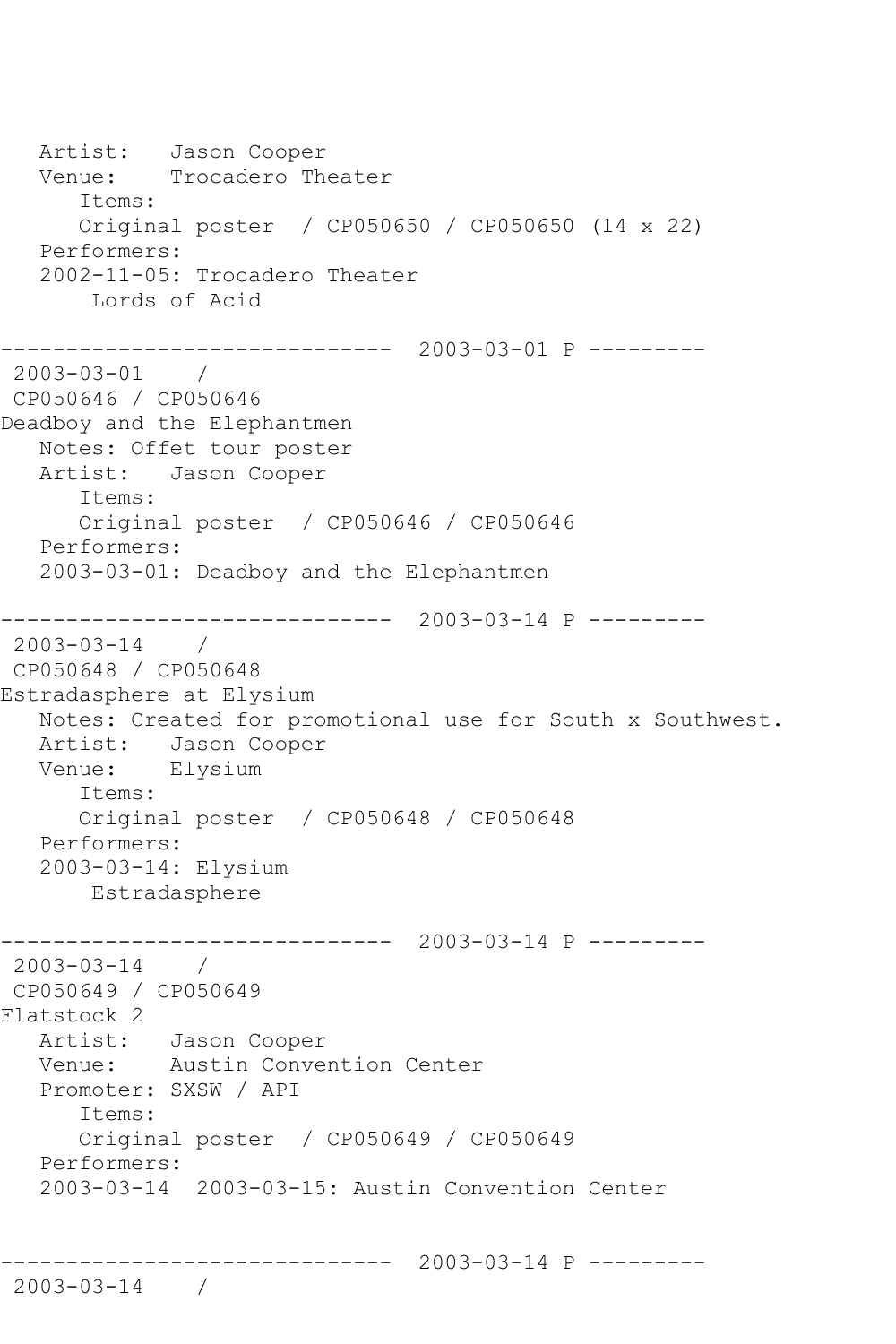CP701511 / CP701511 Estrasphere at Elysium Notes: This item appears in the book 'The Art of Modern Rock' as AMR # 468.3<br>Artist: Jason Cooper Venue: Elysium Items: Original poster / CP701511 / CP701511 Performers: 2003-03-14: Elysium Estrasphere ------------------------------ 2003-04-04 P --------- 2003-04-04 / CP050645 / CP050645 Cut Throat Freak Show Artist: Jason Cooper Venue: Meridian Underground Music Exchange Items: Original poster / CP050645 / CP050645 Performers: 2003-04-04: Meridian Underground Music Exchange ------------------------------ 2003-04-24 P --------- 2003-04-24 / CP050654 / CP050654 My Morning Jacket, Burning Brides at Cotton Club Artist: Jason Cooper<br>Venue: Cotton Club Cotton Club Items: Original poster / CP050654 / CP050654 Performers: 2003-04-24: Cotton Club My Morning Jacket / Burning Brides / Detachment Kit ------------------------------ 2003-06-04 P --------- 2003-06-04 / CP050656 / CP050656 Suicide Girls Artist: Jason Cooper Items: Original poster / CP050656 / CP050656 Performers: 2003-06-04: Suicide Girls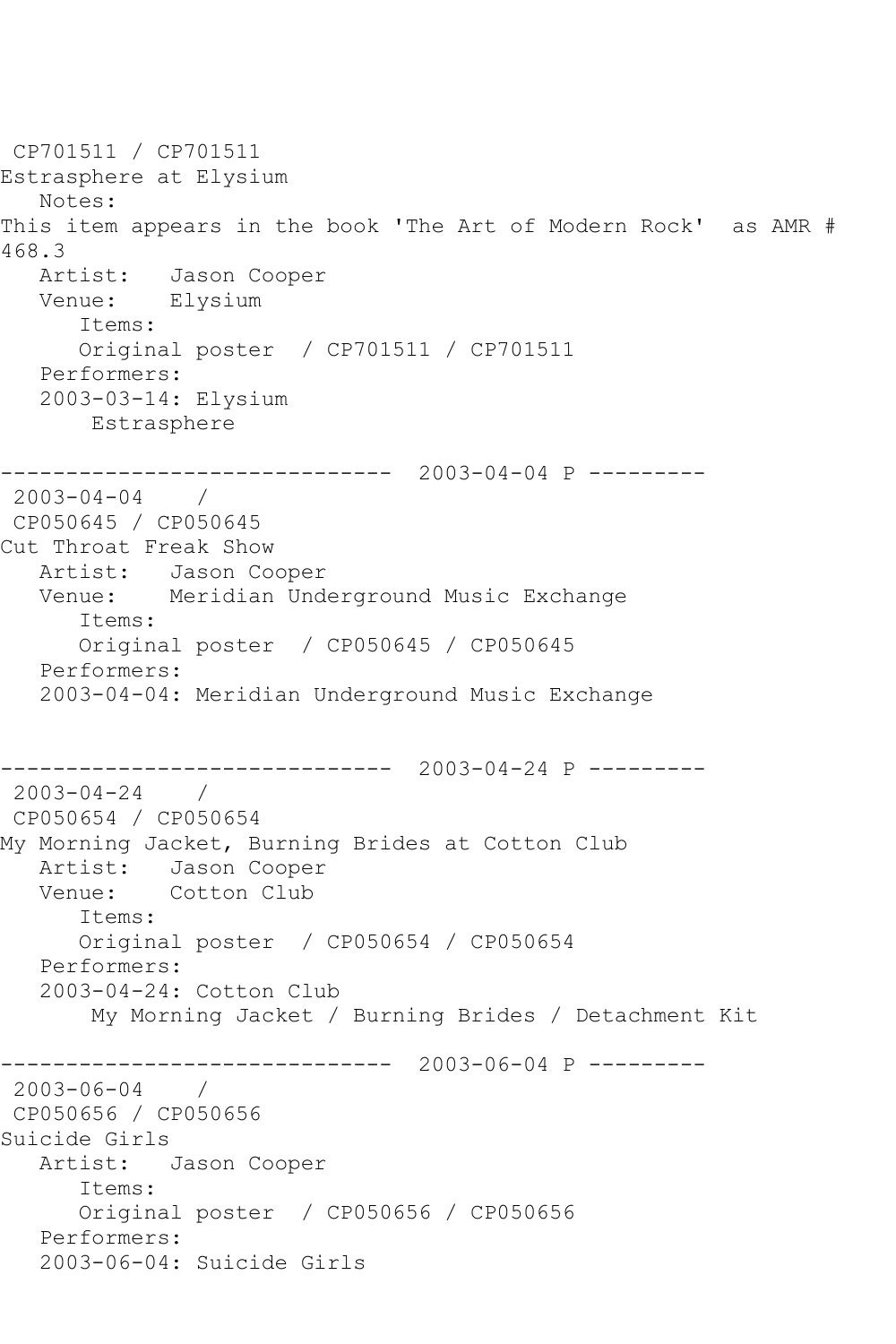------------------------------ 2003-08-30 P --------- 2003-08-30 / CP050643 / CP050643 Flatstock 3 Benefit: In the Center House Artist: Jason Cooper Venue: Bumbershoot Seattle Center Promoter: API / Bumbershoot Items: Original poster / CP050643 / CP050643 Performers: 2003-08-30 2003-09-01: Bumbershoot Seattle Center ------------------------------ 2003-10-15 P --------- 2003-10-15 / CP050644 / CP050644 Built To Spill, Solace Brothers at House of Blues, New Orleans [New Orleans, LA] Notes: 7-color silkscreen Artist: Jason Cooper Venue: House of Blues, New Orleans Items: Original poster / CP050644 / CP050644 (11 x 24) Price: 30.00 Performers: 2003-10-15: House of Blues, New Orleans Built To Spill / Solace Brothers ------------------------------ 2004-02-25 P --------- 2004-02-25 / CP050655 / CP050655 Queen City Gypsies Notes: Offset tour poster Artist: Jason Cooper Items: Original poster / CP050655 / CP050655 Performers: 2004-02-25: Queen City Gypsies ------------------------------ 2004-03-19 P --------- 2004-03-19 / CP050642 / CP050642 Flatstock 4 Artist: Jason Cooper Venue: Convention Center Promoter: SXSW / API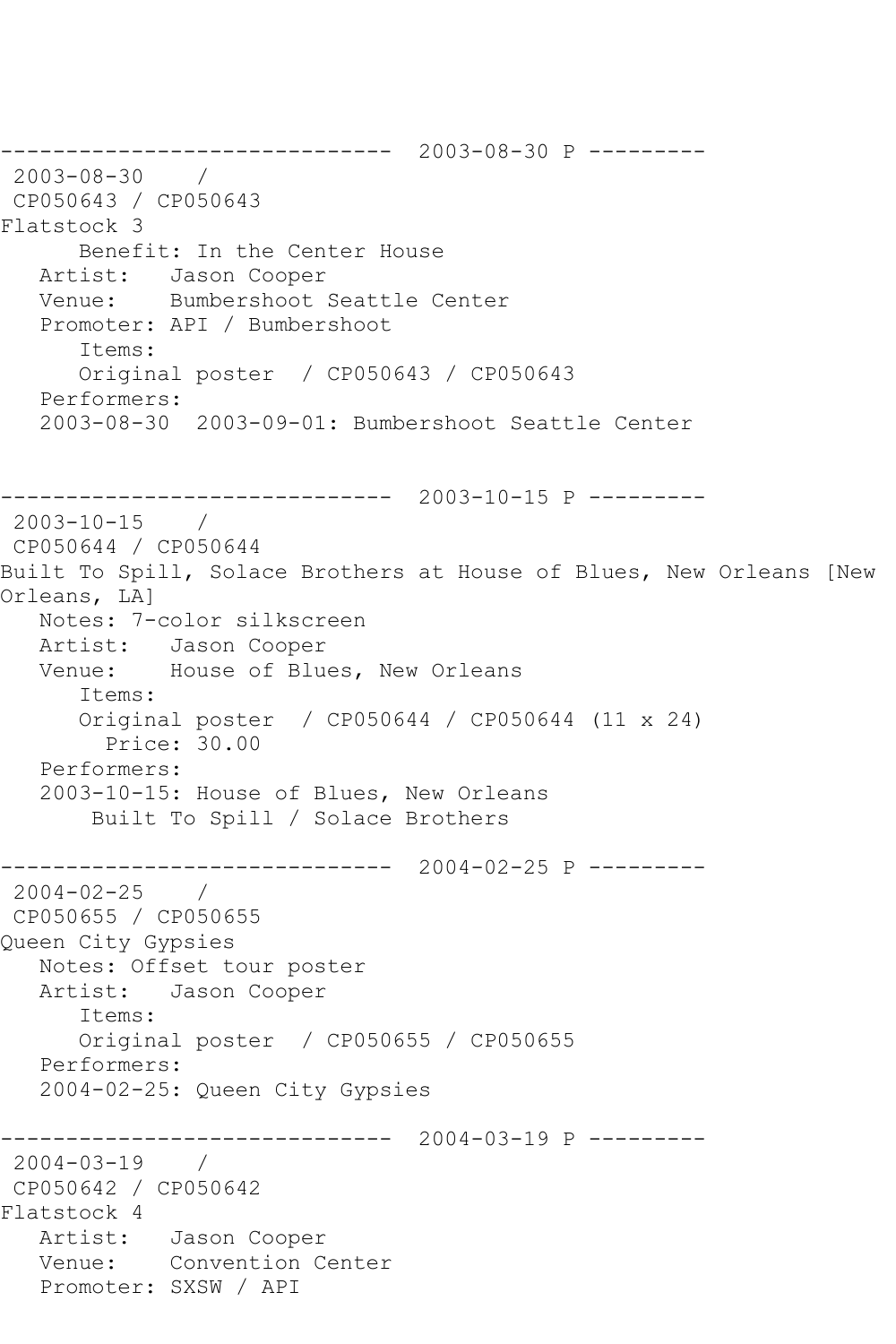```
 Items:
      Original poster / CP050642 / CP050642
   Performers:
   2004-03-19 2004-03-20: Convention Center
------------------------------ NONE P-1 ---------
NONE / 
CP004022 / C0099
Poster Pop
   Artist: Coop
      Items:
      Original poster Edition 1 / CP004022 / C0099
   Performers:
   NONE:
------------------------------ NONE P-1 ---------
NONE / 
CP004031 / C0148
Stink
   Artist: Coop
      Items:
      Original poster Edition 1 / CP004031 / C0148
   Performers:
   NONE: Stink
------------------------------ zzzz-01-23 P ---------
zzzz-01-23 / 
CP051639 / CP051639
Bad Religion, Muffs at Civic Auditorium - San Francisco, CA
   Artist: Coop
   Venue: Civic Auditorium
      Items:
      Original poster / CP051639 / CP051639
   Performers:
   zzzz-01-23: Civic Auditorium
       Bad Religion / Muffs / Offspring
------------------------------ zzzz-01-31 P ---------
zzzz-01-31 s /
CP051721 / CP051721
Royal Nonesuch at Institute of Applied Arts
      Benefit: New Year's Eve 1988
   Artist: Coop
   Venue: Institute of Applied Arts
      Items:
      Original poster / CP051721 / CP051721
```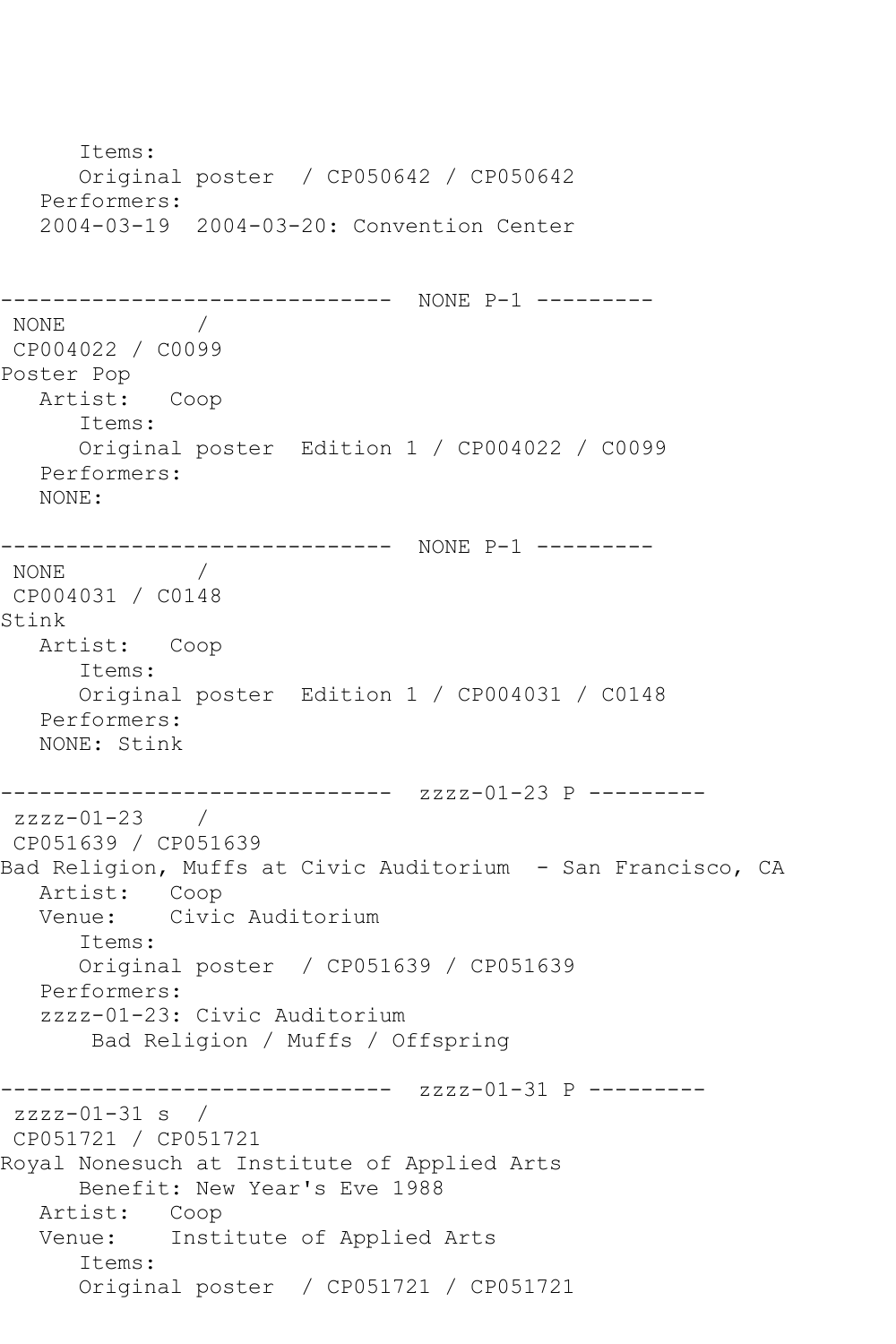```
 Performers:
   zzzz-01-31 sat: Institute of Applied Arts
        Royal Nonesuch
------------------------------ zzzz-02-04 P ---------
zzzz-02-04 / 
CP051700 / CP051700
Nashville Pussy, Lollipop Gaunt at Bottom of the Hill - San 
Francisco, CA
  Artist: Coop<br>Venue: Bott
           Bottom of the Hill
       Items:
       Original poster / CP051700 / CP051700
         Price: 125.00
   Performers:
   zzzz-02-04: Bottom of the Hill
        Nashville Pussy / Lollipop Gaunt
------------------------------ zzzz-03-26 P ---------
zzzz-03-26 w / 
CP061007 / CP061007
Cows, Surgery at Whisky
   Artist: Coop
   Venue: Whisky
   Promoter: Goldenvoice
       Items:
       Original poster / CP061007 / CP061007 (22-1/2 x 35-1/8)
   Performers:
   zzzz-03-26 wed: Whisky
        Cows / Surgery / Janitor / Chokebone
------------------------------ zzzz-04-25 P ---------
zzzz-04-25 /
CP051701 / CP051701
Banned in Boston / Artwork of Coop at Middle East - Philadelphia, PA
      Benefit: 
   Artist: Coop
   Venue: Middle East
   Promoter: Day Old Antiques / Satan
       Items:
      Original poster / CP051701 / CP051701
   Performers:
   zzzz-04-25 zzzz-05-23: Middle East
------------------------------ zzzz-05-02 P ---------
```

```
zzzz-05-02 /
```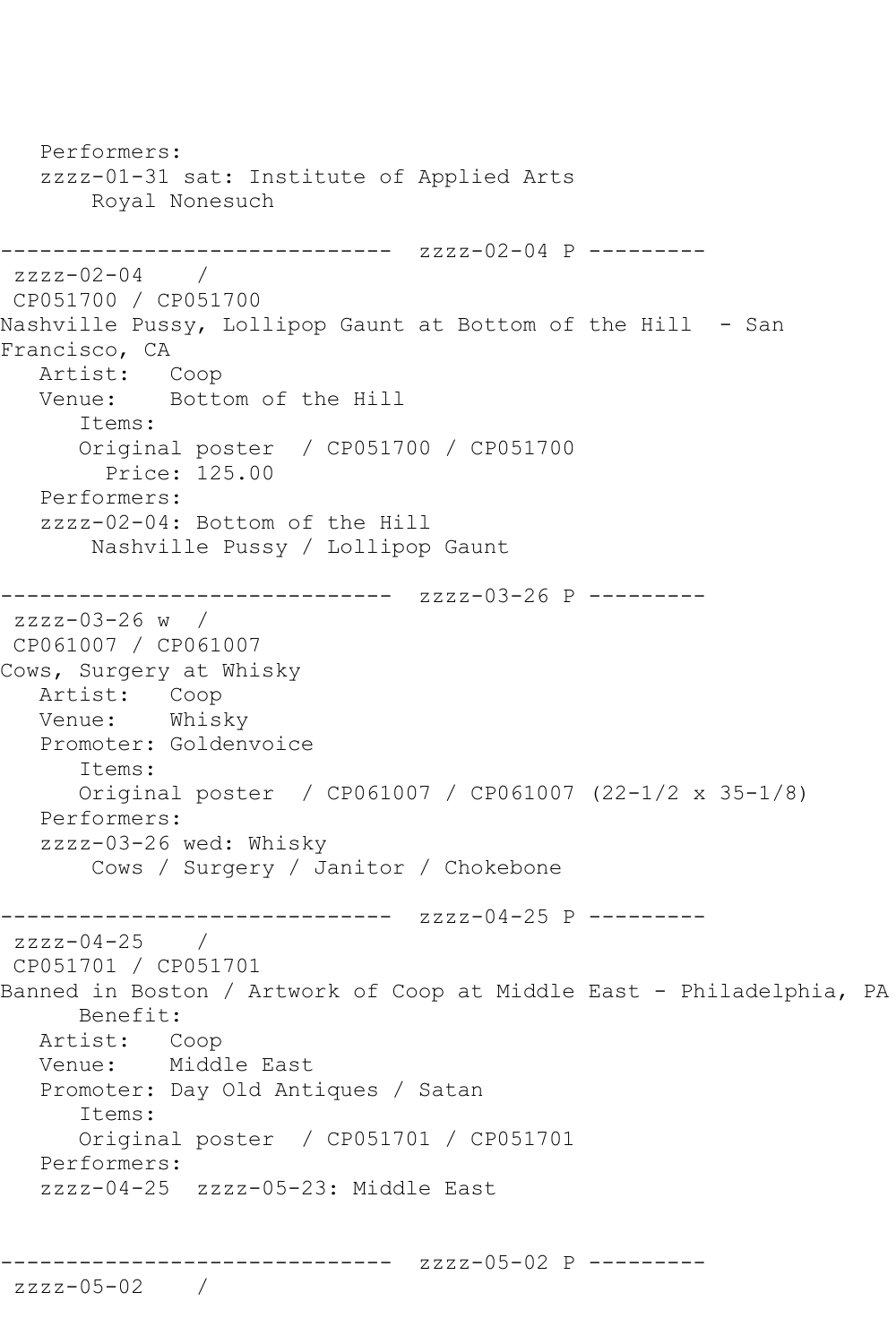CP051675 / CP051675 Foo Fighters, Ween at Palladium Artist: Coop Venue: Palladium Promoter: Goldenvoice Items: Original poster / CP051675 / CP051675 Performers: zzzz-05-02: Palladium Foo Fighters / Ween / Jaw Breaker ------------------------------ zzzz-05-03 P -------- zzzz-05-03 / CP051662 / CP051662 Coconuts, 5 6 7 8's at Jabberjaw - Los Angeles, CA Artist: Coop Venue: Jabberjaw Items: Original poster / CP051662 / CP051662 Performers: zzzz-05-03: Jabberjaw Coconuts / 5 6 7 8's / Highlander II ------------------------------ WGG zzzz-05-04 P -------- zzzz-05-04 / WGG CP051677 / CP051677 Gas Huffer, Claw Hammer at Whisky Artist: Coop Venue: Whisky Items: Original poster WGG / CP051677 / CP051677 Performers: zzzz-05-04: Whisky Gas Huffer / Claw Hammer / Drags ------------------------------ zzzz-05-10 P --------  $zzzz-05-10$ CP051679 / CP051679 Boss Hog, Supernova at Troubadour Artist: Coop Venue: Troubadour, Hollywood Promoter: Goldenvoice Items: Original poster / CP051679 / CP051679 Performers: zzzz-05-10: Troubadour, Hollywood Boss Hog / Supernova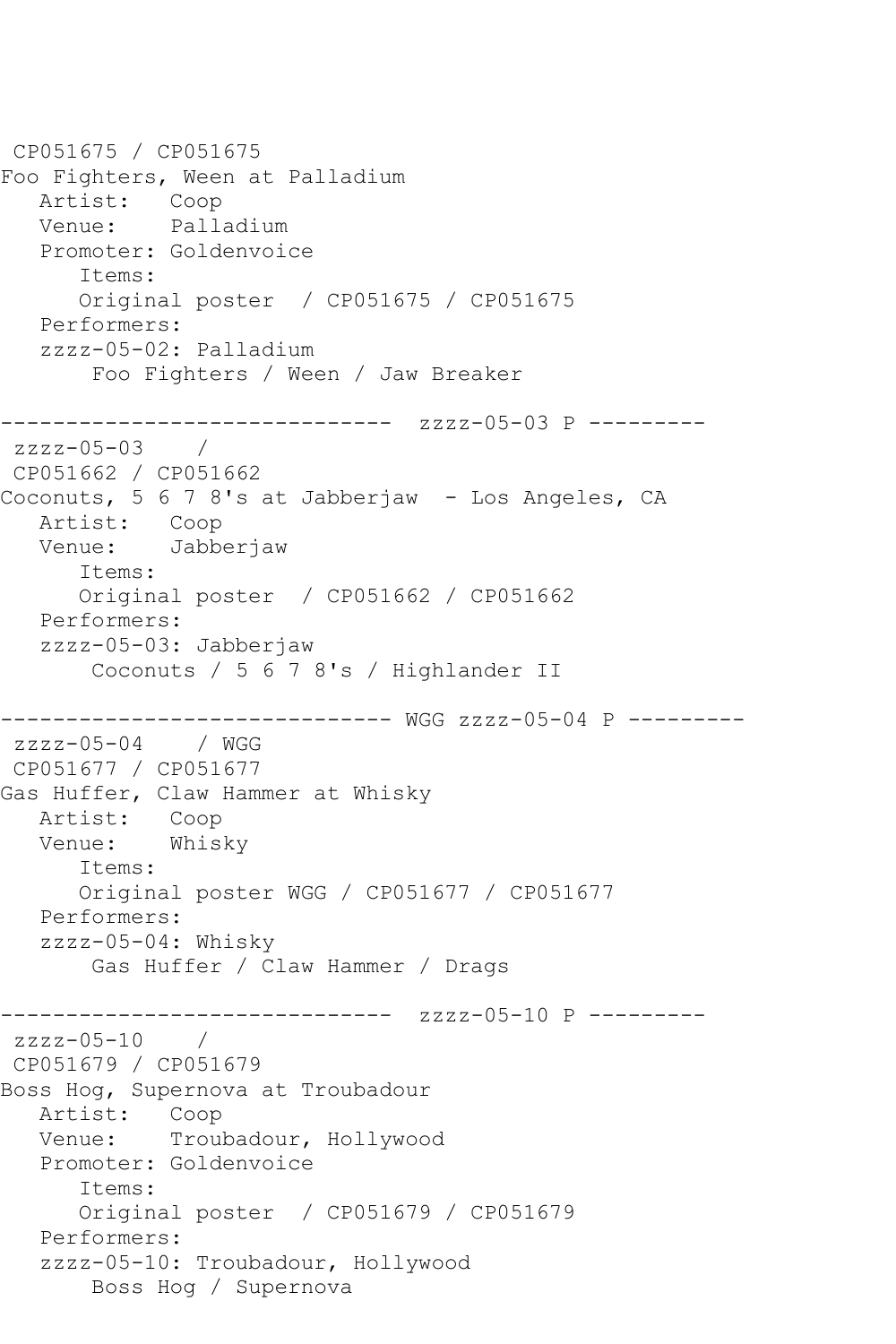------------------------------ zzzz-05-16 P -------- zzzz-05-16 / CP051678 / CP051678 Ministry, Jesus Lizard at Palladium<br>Artist: Coop Artist: Venue: Palladium Items: Original poster / CP051678 / CP051678 Performers: zzzz-05-16 zzzz-05-17: Palladium Ministry / Jesus Lizard / Laika and the Cosmonauts ------------------------------ zzzz-05-21 P -------- zzzz-05-21 f / CP051642 / CP051642 Trash Can School, Lubricated Goat at Bogart's - Cincinnatti, OH Artist: Coop Venue: Bogart's Items: Original poster / CP051642 / CP051642 Performers: zzzz-05-21 fri: Bogart's Trash Can School / Lubricated Goat / 68 Comeback / Red Aunts ------------------------------ zzzz-06-05 P --------  $zzzz-06-05$ CP051645 / CP051645 Rocket from the Crypt at Jabberjaw - Los Angeles, CA Artist: Coop Venue: Jabberjaw Items: Original poster / CP051645 / CP051645 Performers: zzzz-06-05: Jabberjaw Rocket from the Crypt ------------------------------ zzzz-06-08 P -------- zzzz-06-08 / CP051681 / CP051681 Dave and Deke Combo, Sloe Gin Joes at Kilowatt - San Francisco, CA Artist: Coop Venue: Kilowatt Items: Original poster / CP051681 / CP051681 Performers: zzzz-06-08: Kilowatt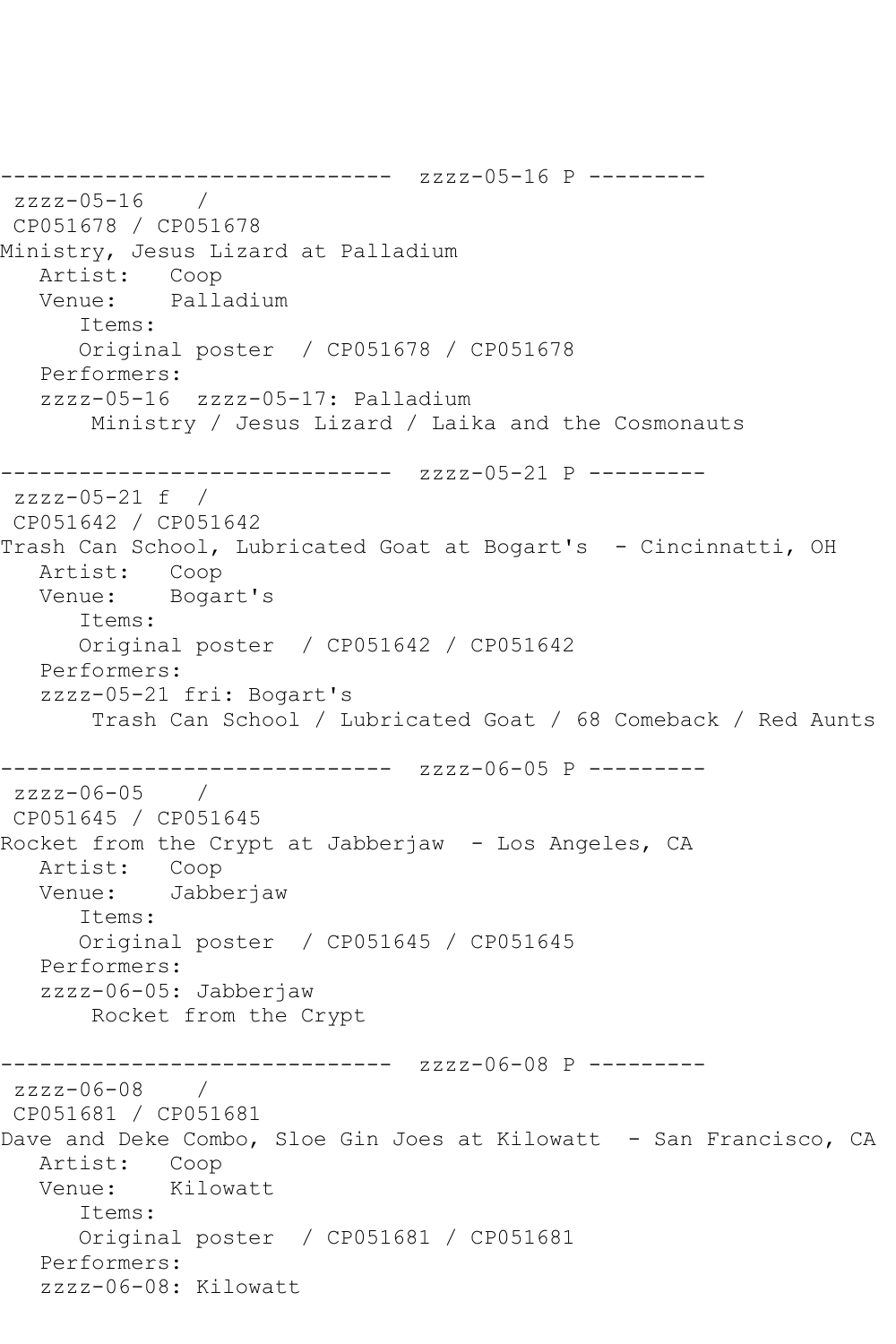Dave and Deke Combo / Sloe Gin Joes / Saturn V ------------------------------ zzzz-06-10 P -------- zzzz-06-10 / CP051651 / CP051651 Superchunk, Polvo at Palace Artist: Coop<br>Venue: Palace Venue: Items: Original poster / CP051651 / CP051651 Performers: zzzz-06-10: Palace Superchunk / Polvo / 3D's ------------------------------ ROXY zzzz-06-12 P -------- zzzz-06-12 / ROXY CP030914 / NM10863 Southern Culture on the Skids at Roxy - Boston, MA Artist: Coop Venue: Roxy Items: Original poster ROXY / CP030914 / NM10863 Performers: zzzz-06-12: Roxy Southern Culture on the Skids ------------------------------ zzzz-07-02 P -------- zzzz-07-02 f / CP051647 / CP051647 Butthole Surfers, Stone Temple Pilots at Golden Voice Artist: Coop<br>Venue: Golde Golden Voice Items: Original poster / CP051647 / CP051647 Performers: zzzz-07-02 fri: Golden Voice Butthole Surfers / Stone Temple Pilots / Firehose / Basehead ------------------------------ zzzz-07-12 P --------  $zzzz-07-12$ CP051682 / CP051682 Vandals, Assorted Jellybeans at Palace Artist: Coop<br>Venue: Palace Venue: Items: Original poster / CP051682 / CP051682 Performers: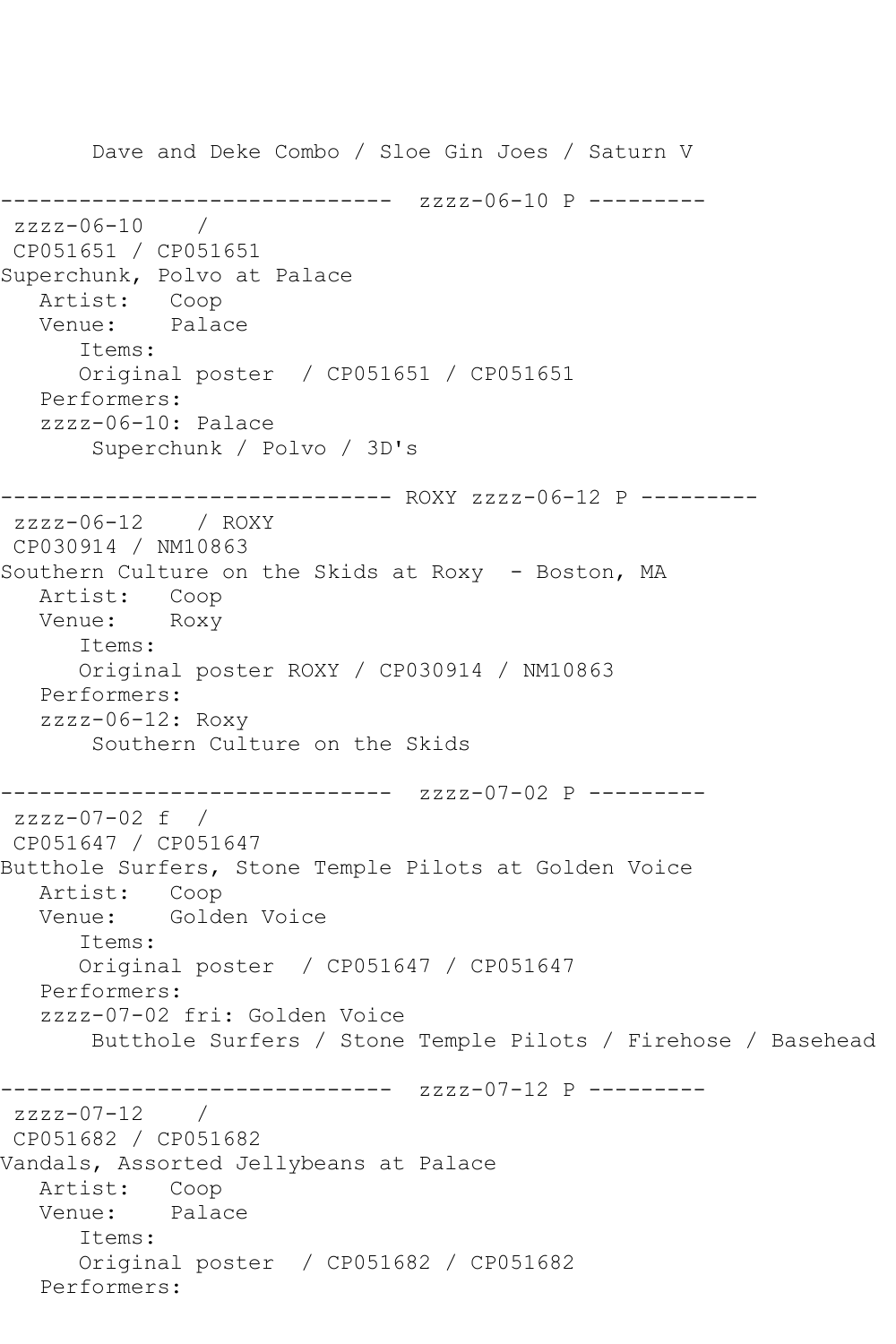zzzz-07-12: Palace Vandals / Assorted Jellybeans / Suicide Machines ------------------------------ zzzz-07-17 P --------  $zzzz-07-17$ CP051652 / CP051652 Soundgarden, Reverend Horton Heat at Grand Olympic Auditorium - Los Angeles, CA Artist: Coop Venue: Grand Olympic Auditorium Items: Original poster / CP051652 / CP051652 Performers: zzzz-07-17: Grand Olympic Auditorium Soundgarden / Reverend Horton Heat / You Am I ------------------------------ CBGB zzzz-07-23 P -------- zzzz-07-23 / CBGB CP051646 / CP051646 Boss Hog, Cosmic Psychos at CBGB's - Philadelphia, PA Artist: Coop Venue: CBGB's Items: Original poster CBGB / CP051646 / CP051646 Performers:  $zzzz-07-23: CBGB's$  Boss Hog / Cosmic Psychos / Hammerhead / Janitor Joe / Chokebore ------------------------------ UAMP zzzz-08-22 P -------- zzzz-08-22 / UAMP CP051684 / CP051684 Sex Pistols, Gravity Kills at Universal Ampitheater Artist: Coop Venue: Universal Amphitheater Items: Original poster UAMP / CP051684 / CP051684 Performers: zzzz-08-22: Universal Amphitheater Sex Pistols / Gravity Kills / Goldfinger zzzz-08-23: Palladium Sex Pistols / Gravity Kills / Goldfinger ------------------------------ zzzz-09-09 P -------- zzzz-09-09 / CP051664 / CP051664 Unsane, Steelpole at Cooler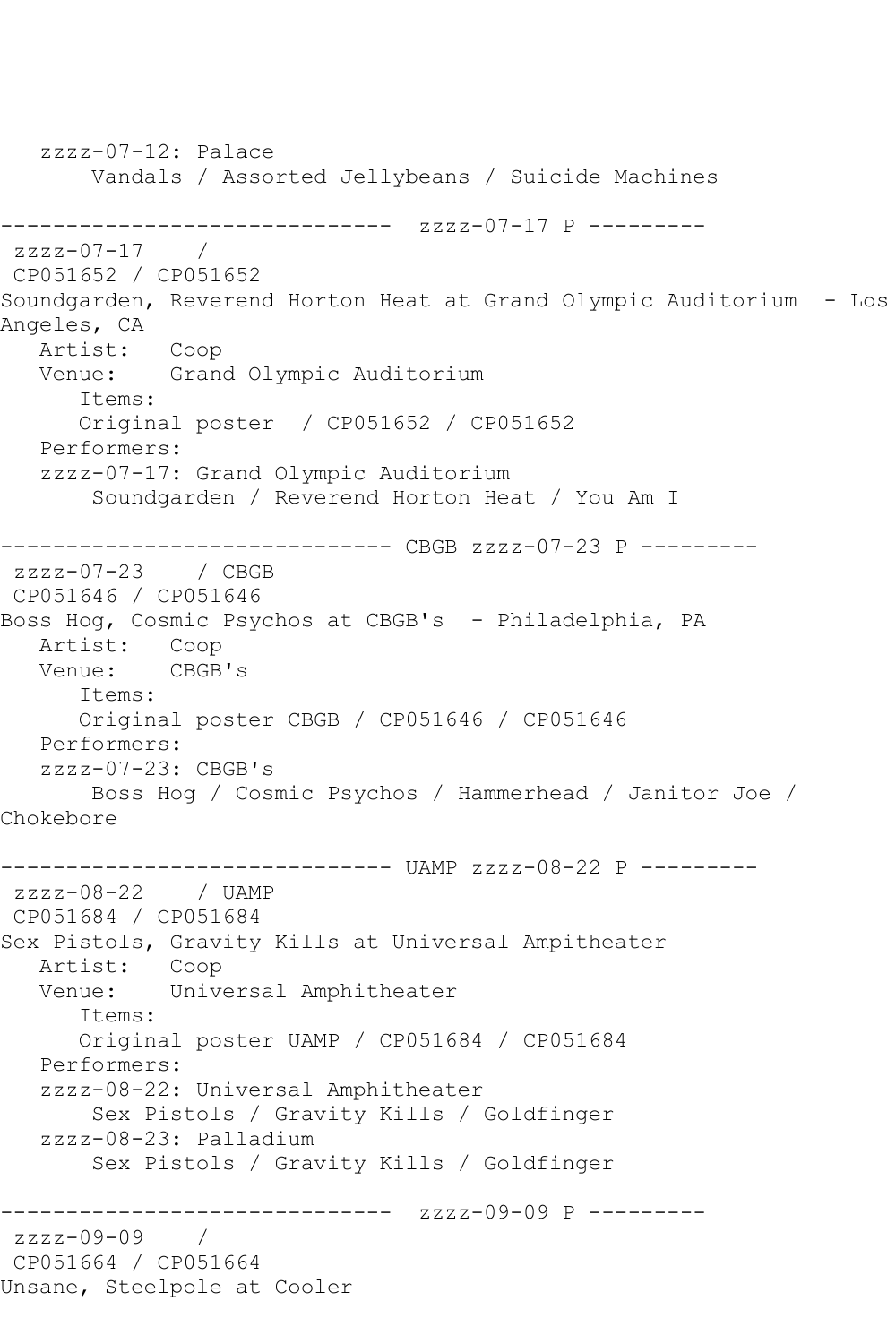Artist: Coop<br>Venue: Cooler Venue: Items: Original poster / CP051664 / CP051664 Performers: zzzz-09-09: Cooler Unsane / Steelpole / Bathtub / Supernova / Gaunt / Love 666 ---------------- CIH zzzz-09-25 P --------zzzz-09-25 / CIH CP051704 / CP051704 Electric Frankenstein at Coney Island High - New York, NY Artist: Coop Venue: Coney Island High Items: Original poster CIH / CP051704 / CP051704 Price: 100.00 Performers: zzzz-09-25: Coney Island High Electric Frankenstein ------------------------------ zzzz-10-21 P --------  $zzzz-10-21$  / CP051713 / CP051713 But is it Art Benefit: New Works by Coop Artist: Coop Venue: Grumpy's City Club Items: Original poster / CP051713 / CP051713 Performers: zzzz-10-21 zzzz-10-22: Grumpy's City Club ------------ zzzz-10-27 P --------zzzz-10-27 / CP051665 / CP051665 Rocket from the Crypt, Peaches at Whisky Artist: Coop Venue: Whisky Promoter: Goldenvoice Items: Original poster / CP051665 / CP051665 Performers: zzzz-10-27: Whisky Rocket from the Crypt / Peaches / Drags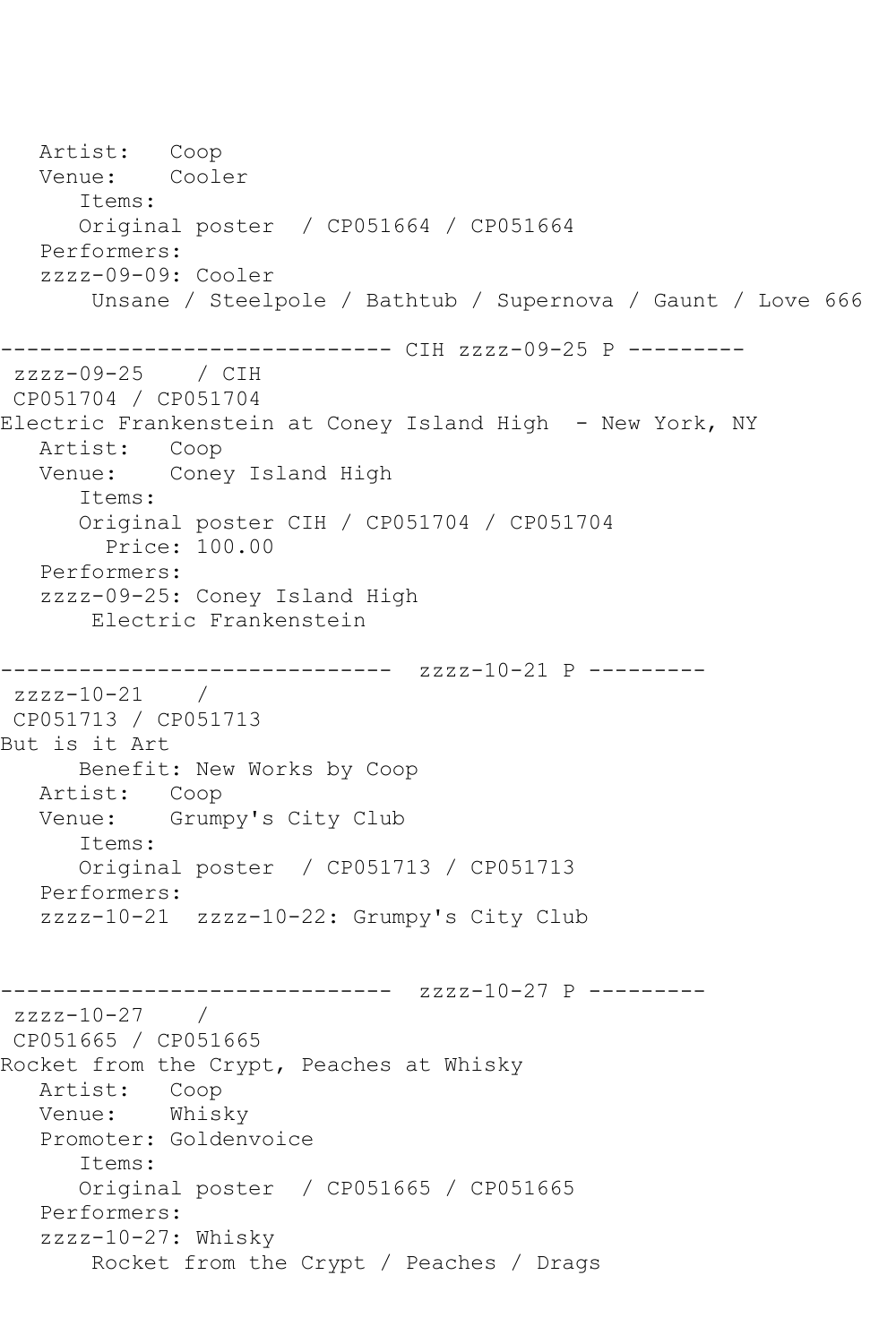------------------------------ zzzz-11-11 P --------  $zzzz-11-11$ CP051667 / CP051667 Southern Culture on the Skids at Troubadour [tr,] Artist: Coop Venue: Troubadour, Hollywood Items: Original poster / CP051667 / CP051667 Performers: zzzz-11-11: Troubadour, Hollywood Southern Culture on the Skids ------------------------------ zzzz-11-25 P -------- zzzz-11-25 f / CP051714 / CP051714 Royal Nonesuch, Funseekers at Institute of Applied Arts Artist: Coop Venue: Institute of Applied Arts Items: Original poster / CP051714 / CP051714 Performers: zzzz-11-25 fri zzzz-11-26 sat: Institute of Applied Arts Royal Nonesuch / Funseekers ------------------------------ WGG zzzz-11-30 P --------  $zzzz-11-30$  / WGG CP051666 / CP051666 Boss Hog at Whisky Artist: Coop Venue: Whisky Items: Original poster WGG / CP051666 / CP051666 Performers: zzzz-11-30: Whisky Boss Hog ------------------------------ zzzz-12-05 P -------- zzzz-12-05 / CP051705 / CP051705 Kittens n Kads Benefit: Group Art Show / Curated by Copro Mason Artist: Coop Venue: Merry Karnowsky Gallery Items: Original poster / CP051705 / CP051705 Performers: zzzz-12-05 zzzz-01-16: Merry Karnowsky Gallery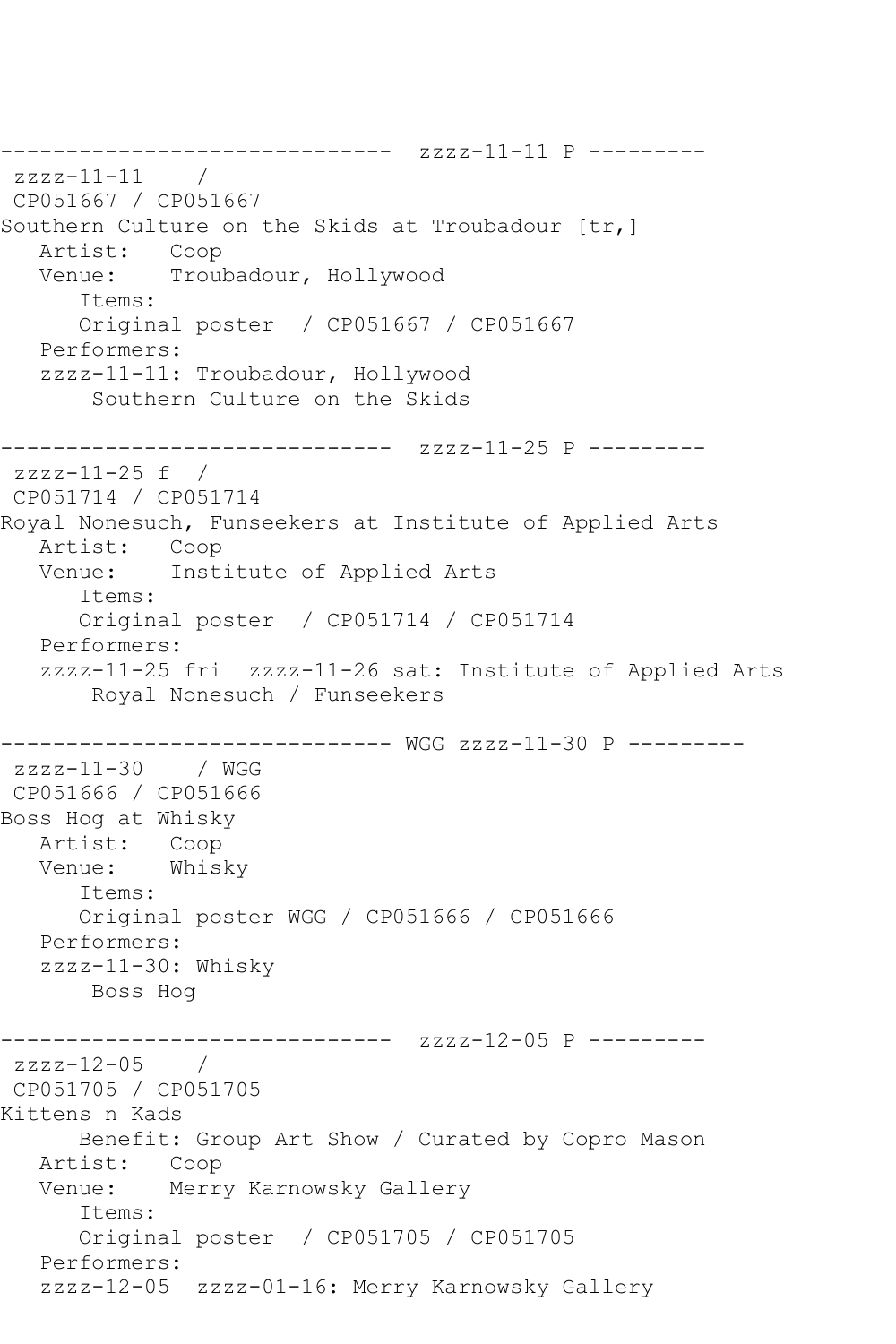------------------------------ WGG zzzz-12-20 P -------- zzzz-12-20 / WGG CP051668 / CP051668 Supernova, Ziggens at Whisky Artist: Coop Venue: Whisky Promoter: Goldenvoice Items: Original poster WGG / CP051668 / CP051668 Performers: zzzz-12-20: Whisky Supernova / Ziggens ------------- zzzz-12-30 P -------- $zzzz-12-30$  / CP051654 / CP051654 Nirvana, Butthole Surfers at Forum - Los Angeles, CA Artist: Coop<br>Venue: Forum Venue: Items: Original poster / CP051654 / CP051654 Performers: zzzz-12-30: Forum Nirvana / Butthole Surfers / Tad ------------------------------ zzzz-zz-zz P --------  $zzzz-zz-zz$  / CP050652 / CP050652 Print by Jason Cooper Notes: Digital print, created for a music store's 5-year anniversary. Artist: Jason Cooper Items: Original poster / CP050652 / CP050652 Performers: ------------------------------ zzzz-zz-zz P --------  $zzzz-zz-zz$  / CP051630 / CP051630 Coop / World Famous Artist and Bon Vivant / Now Represented by PMI Benefit: Artist: Coop Items: Original poster / CP051630 / CP051630 Performers: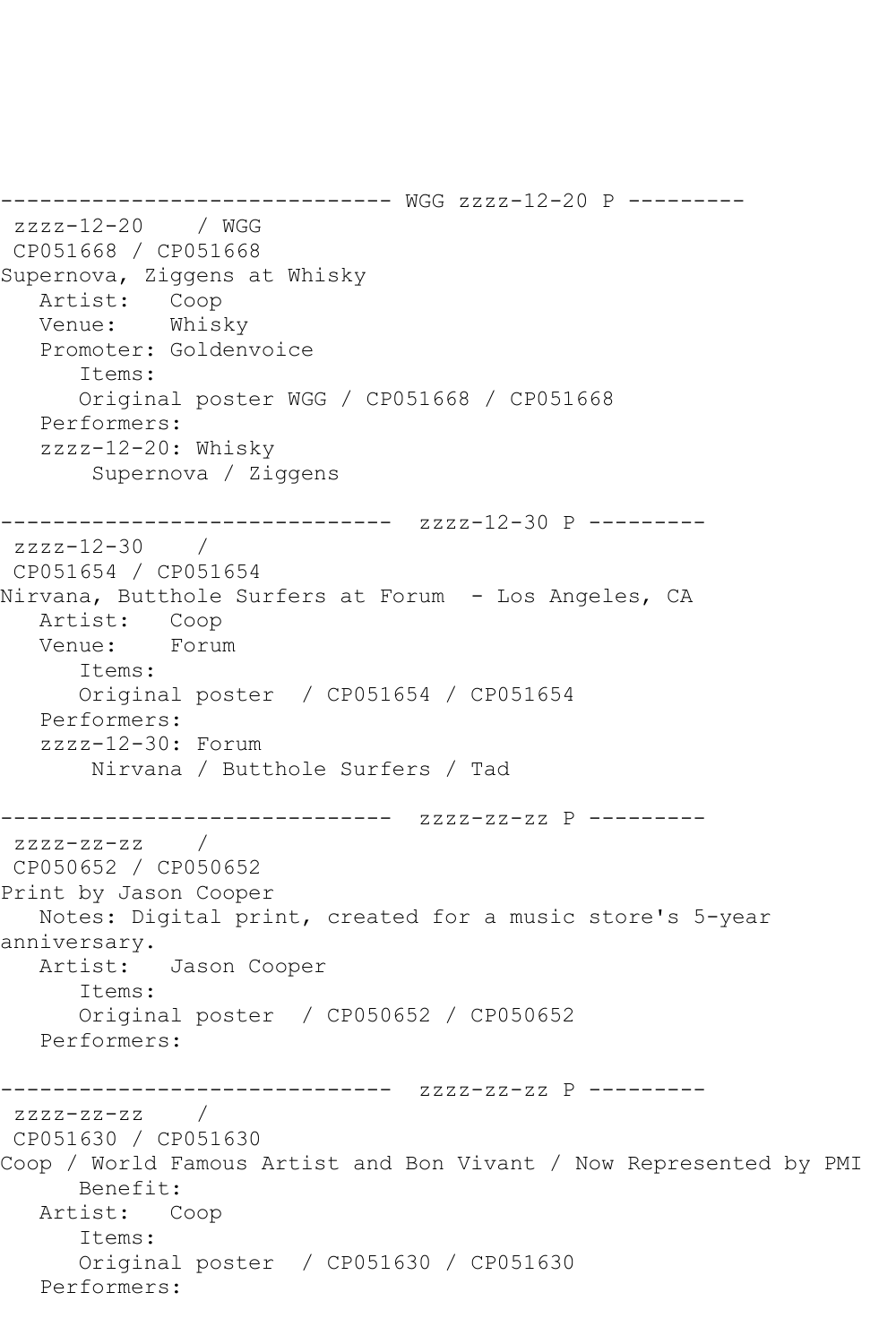------------------------------ zzzz-zz-zz P -------- zzzz-zz-zz / CP051631 / CP051631 Coop / World Famous Artist and Bon Vivant / Now Represented by PMI Benefit: Coop / World Famous Artist and Bon Vivant / Now Represented by PMI Artist: Coop Items: Original poster / CP051631 / CP051631 Performers: ------------------------------ zzzz-zz-zz P -------- zzzz-zz-zz / CP051632 / CP051632 Coop / World Famous Artist and Bon Vivant / Now Represented by PMI Benefit: Artist: Coop Items: Original poster / CP051632 / CP051632 Performers: ------------------------------ zzzz-zz-zz P -------- zzzz-zz-zz / CP051633 / CP051633 Coop / World Famous Artist and Bon Vivant / Now Represented by PMI Benefit: Artist: Coop Items: Original poster / CP051633 / CP051633 Performers: ------------------------------ zzzz-zz-zz P --------  $zzzz-zz-zz$  / CP051635 / CP051635 Hot Damn! Altoids Cinnamon Benefit: Artist: Coop Items: Original poster / CP051635 / CP051635 Performers: ------------------------------ zzzz-zz-zz P -------- zzzz-zz-zz / CP051638 / CP051638 Six Sixty Nine Benefit: Art by Coop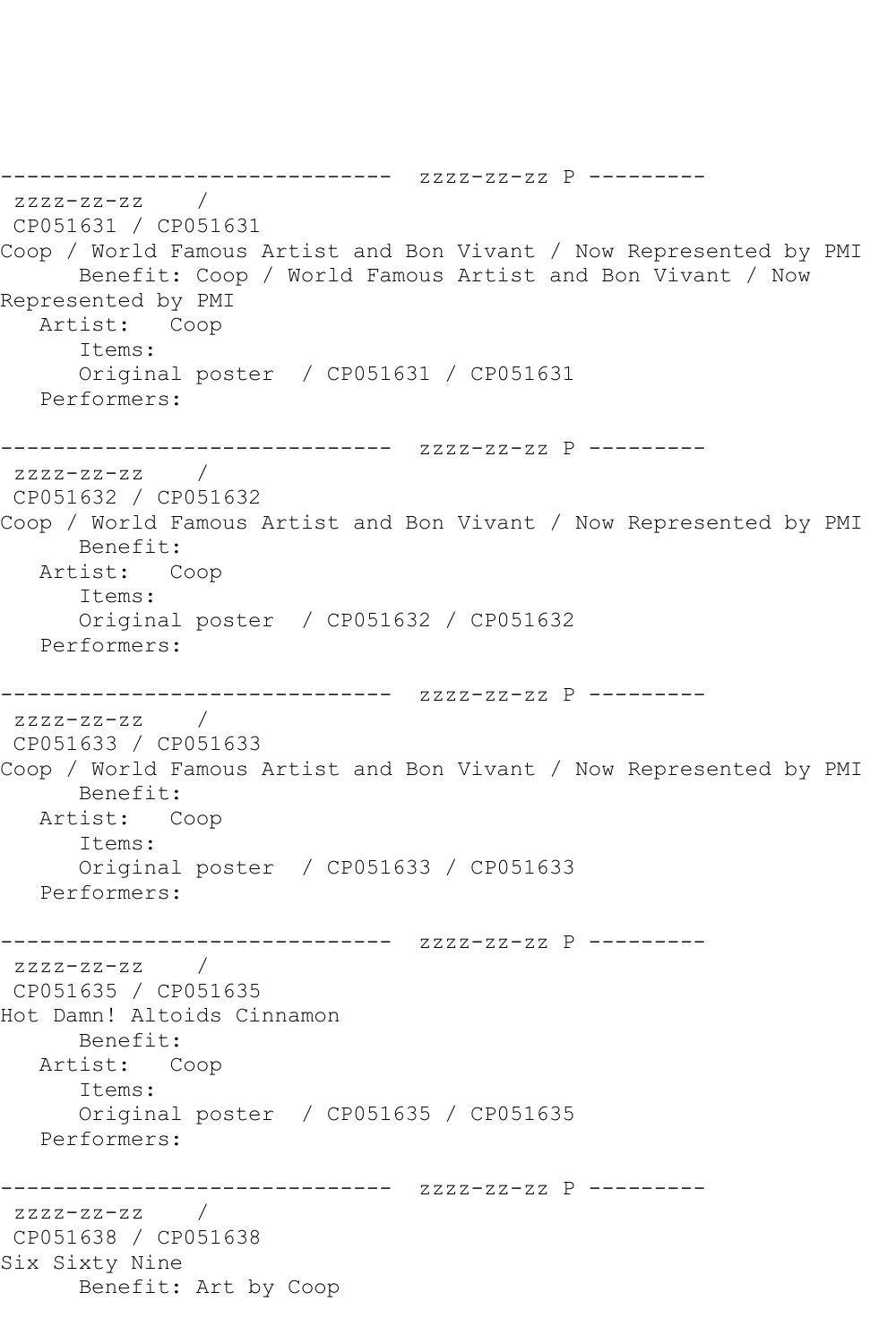```
 Artist: Coop
      Items:
      Original poster / CP051638 / CP051638
   Performers:
------------------------------ zzzz-zz-zz P ---------
zzzz-zz-zz / 
CP051640 / CP051640
Devil: Coop Graphic
   Artist: Coop
      Items:
      Original poster / CP051640 / CP051640
   Performers:
------------------------------ zzzz-zz-zz P ---------
zzzz-zz-zz /
CP051641 / CP051641
Devil: Coop Graphic
   Artist: Coop
      Items:
      Original poster / CP051641 / CP051641
   Performers:
------------------------------ zzzz-zz-zz P ---------
zzzz-zz-zz / 
CP051649 / CP051649
Bad Religion, Recipe for Hate
      Benefit: World Tour 1993
   Artist: Coop
      Items:
      Original poster / CP051649 / CP051649
   Performers: Bad Religion / Recipe for Hate
------------------------------ zzzz-zz-zz P ---------
zzzz-zz-zz / 
CP051657 / CP051657
Riding High in 1995
      Benefit: 
   Artist: Coop
      Items:
      Original poster / CP051657 / CP051657
   Performers:
------------------------------ zzzz-zz-zz P ---------
zzzz-zz-zz / 
CP051660 / CP051660
History of Rock Art / Juxtapoz
```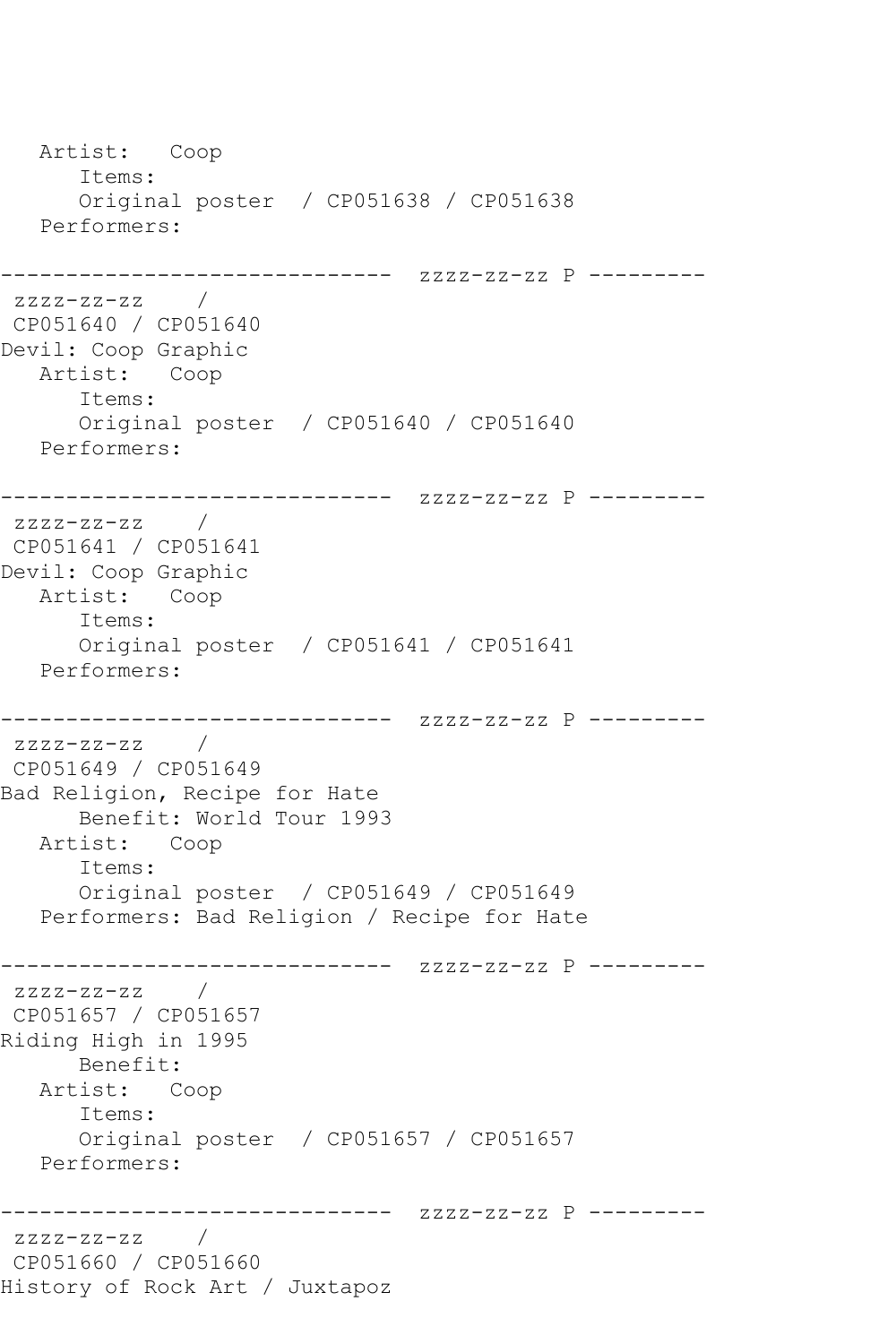```
 Artist: Coop
       Items:
      Original poster / CP051660 / CP051660
   Performers:
------------------------------ zzzz-zz-zz P ---------
zzzz-zz-zz /
CP051670 / CP051670
Frankenstein: Coop Graphic
   Artist: Coop
       Items:
      Original poster / CP051670 / CP051670
   Performers:
------------------------------ zzzz-zz-zz P ---------
zzzz-zz-zz /
CP051671 / CP051671
Hatesville
      Benefit: 
   Artist: Coop
       Items:
      Original poster / CP051671 / CP051671
   Performers:
------------------------------ zzzz-zz-zz P ---------
zzzz-zz-zz / 
CP051673 / CP051673
Everclear, Hagfish
      Benefit: On Tour
   Artist: Coop
       Items:
       Original poster / CP051673 / CP051673
   Performers: Everclear / Hagfish / Triple Fast Action
------------------------------ zzzz-zz-zz P ---------
zzzz-zz-zz / 
CP051676 / CP051676
Church of Satan / Join Now
      Benefit: Church of Satan / Join Now
   Artist: Coop
       Items:
      Original poster / CP051676 / CP051676
   Performers:
                    ------------------------------ zzzz-zz-zz P ---------
zzzz-zz-zz / 
CP051685 / CP051685
```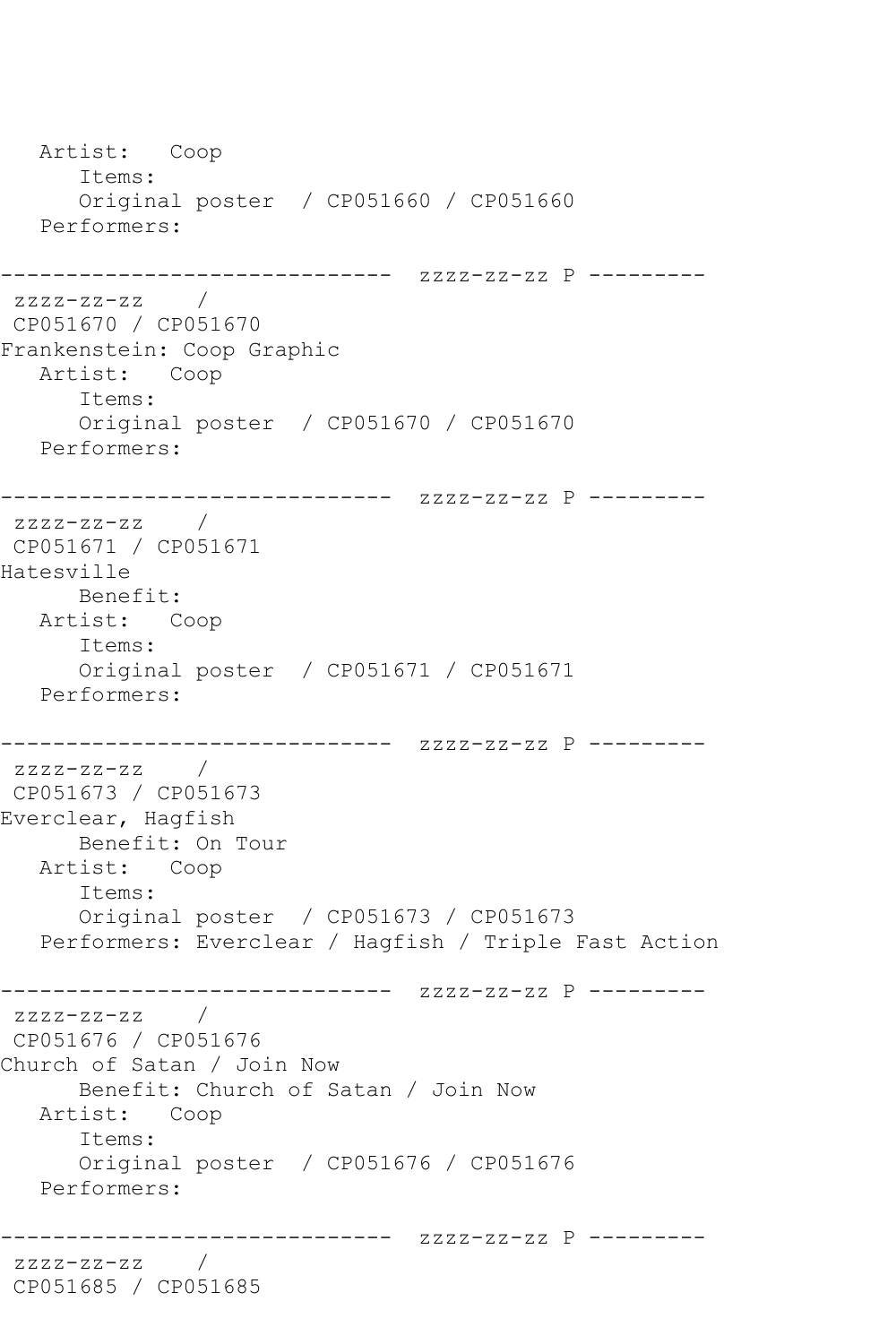Von Dutch Benefit: Artist: Coop Items: Original poster / CP051685 / CP051685 Performers: ------------------------------ zzzz-zz-zz P -------- zzzz-zz-zz / CP051688 / CP051688 Destruction Derby 2 Benefit: Destruction Derby 2 Artist: Coop Items: Original poster / CP051688 / CP051688 Performers: ------------------------------ zzzz-zz-zz P -------- zzzz-zz-zz / CP051697 / CP051697 Frankenstein/Mummy: Coop Gaphic Artist: Coop Items: Original poster / CP051697 / CP051697 Performers: ------------------------------ zzzz-zz-zz P --------  $zzzz-zz-zz$  / CP051698 / CP051698 Clothing at Poster Pop Benefit: Artist: Coop Venue: Poster Pop Items: Original poster / CP051698 / CP051698 Performers: Poster Pop ------------------------------ zzzz-zz-zz P --------  $zzzz-zz-zz$  / CP051702 / CP051702 Day Old Antiques Artist: Coop Venue: Day Old Antiques Items: Original poster / CP051702 / CP051702 Performers: Day Old Antiques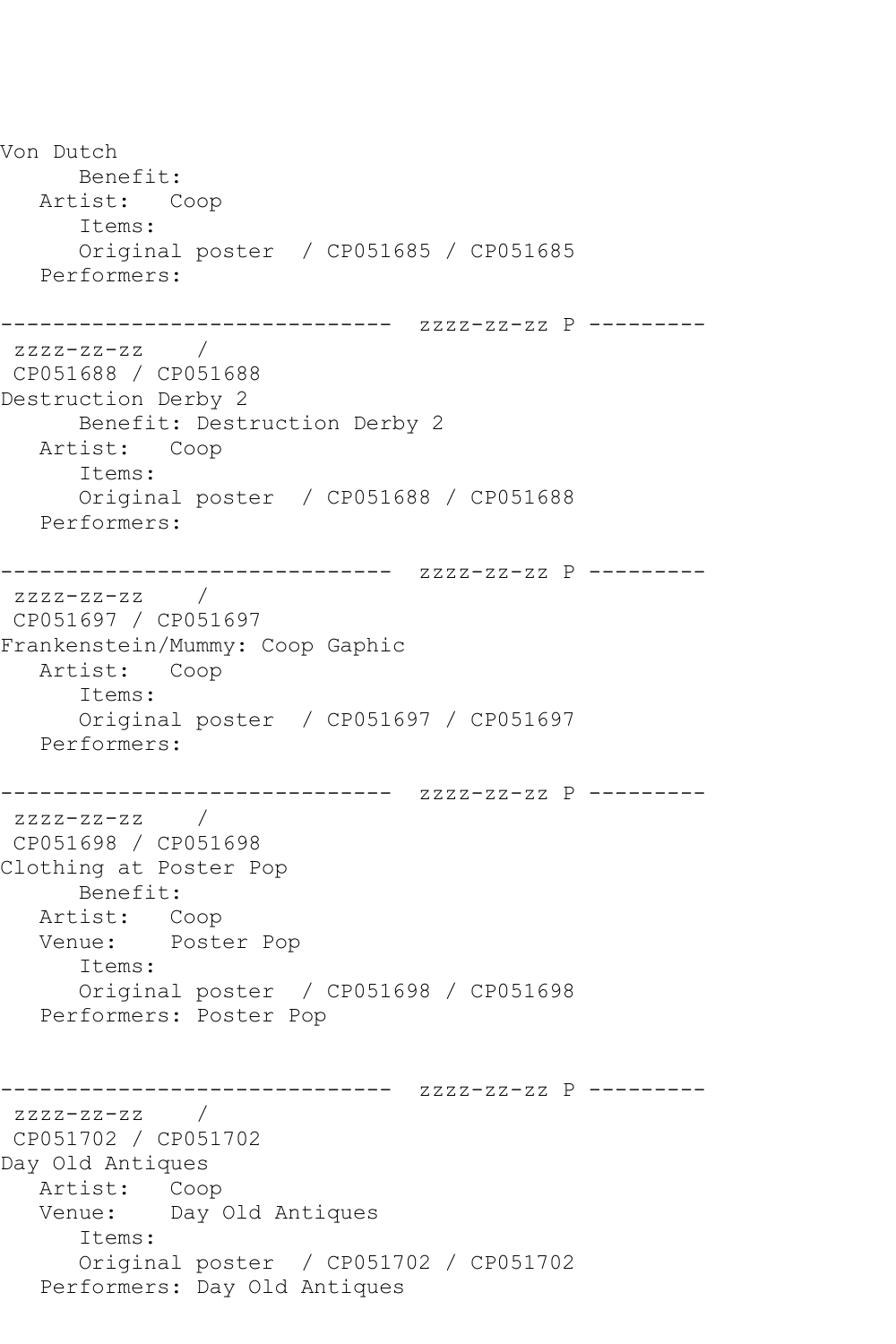```
------------------------------ zzzz-zz-zz P ---------
zzzz-zz-zz / 
CP051706 / CP051706
Mad Capsule Markets
      Benefit: 
   Artist: Coop
       Items:
       Original poster / CP051706 / CP051706
   Performers:
------------------------------ zzzz-zz-zz P ---------
zzzz-zz-zz / 
CP051708 / CP051708
Coopstuff.com
      Benefit: 
   Artist: Coop
       Items:
       Original poster / CP051708 / CP051708
   Performers:
------------------------------ zzzz-zz-zz P ---------
zzzz-zz-zz / 
CP051710 / CP051710
Coop Graphic
   Artist: Coop
       Items:
       Original poster / CP051710 / CP051710
   Performers:
------------------------------ zzzz-zz-zz P ---------
zzzz-zz-zz / 
CP051711 / CP051711
Frankenstein/Mummy: Coop Gaphic
   Artist: Coop
       Items:
       Original poster / CP051711 / CP051711
   Performers:
                    ------------------------------ zzzz-zz-zz P ---------
zzzz-zz-zz /
CP051715 / CP051715
Lords of Acid, Voodoo U
   Artist: Coop
       Items:
       Original poster / CP051715 / CP051715
```